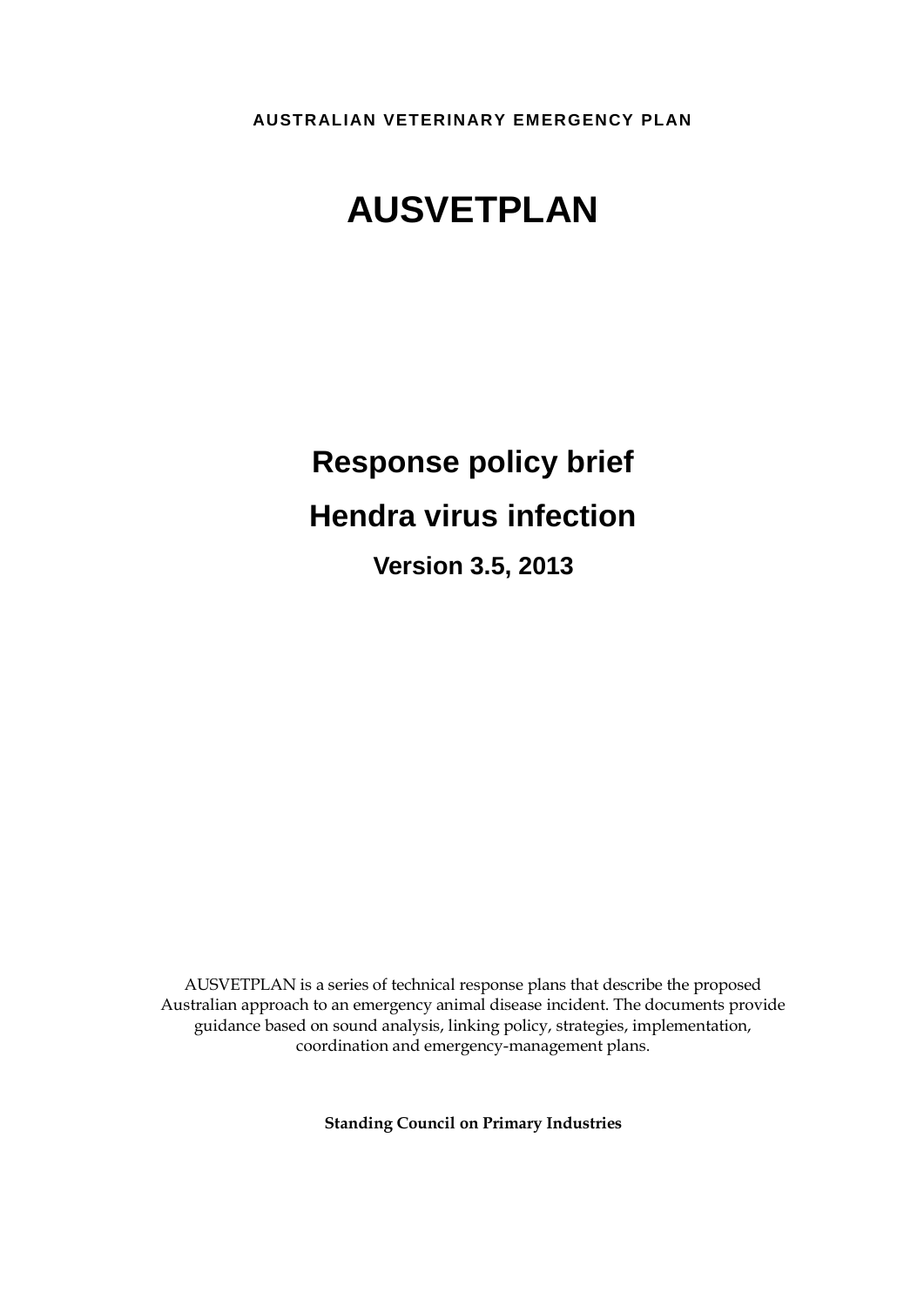#### **This disease strategy forms part of:**

#### **AUSVETPLAN Edition 3**

#### **This document will be reviewed regularly. Suggestions and recommendations for amendments should be forwarded to:**

AUSVETPLAN — Animal Health Australia Executive Manager, Emergency Preparedness and Response Suite 15, 26–28 Napier Close Deakin ACT 2600 Tel: 02 6232 5522; Fax: 02 6232 5511 email: admin@animalhealthaustralia.com.au

**Approved citation:** Animal Health Australia (2013). Response policy brief: Hendra virus infection (Version 3.5). Australian Veterinary Emergency Plan (AUSVETPLAN), Edition 3, Standing Council on Primary Industries, Canberra, ACT.

#### **Publication record:**

Edition 3:

Version 3.5, 2013 (publication as a separate document, following a major update of the version published in the AUSVETPLAN Response Policy Briefs document [Version 3.4])

**AUSVETPLAN is available on the internet at: [www.animalhealthaustralia.com.au](http://www.animalhealthaustralia.com.au/)**

© Commonwealth of Australia and each of its states and territories, 2013

ISBN 0 642 24506 1 (printed version) ISBN 1 876 71438 7 (electronic version)

This work is copyright and, apart from any use as permitted under the *Copyright Act 1968*, no part may be reproduced without written permission from the publishers; the Australian Government Department of Agriculture, Fisheries and Forestry; and Animal Health Australia, acting on behalf of the Standing Council on Primary Industries. Requests and inquiries concerning reproduction and rights should be addressed to AUSVETPLAN — Animal Health Australia (see above).

The publishers give no warranty that the information contained in AUSVETPLAN is correct or complete and shall not be liable for any loss howsoever caused, whether due to negligence or other circumstances, arising from use of or reliance on this code.

## **DISEASE WATCH HOTLINE 1800 675 888**

The Disease Watch Hotline is a toll-free telephone number that connects callers to the relevant state or territory officer to report concerns about any potential emergency disease situation. Anyone suspecting an emergency disease outbreak should use this number to get immediate advice and assistance.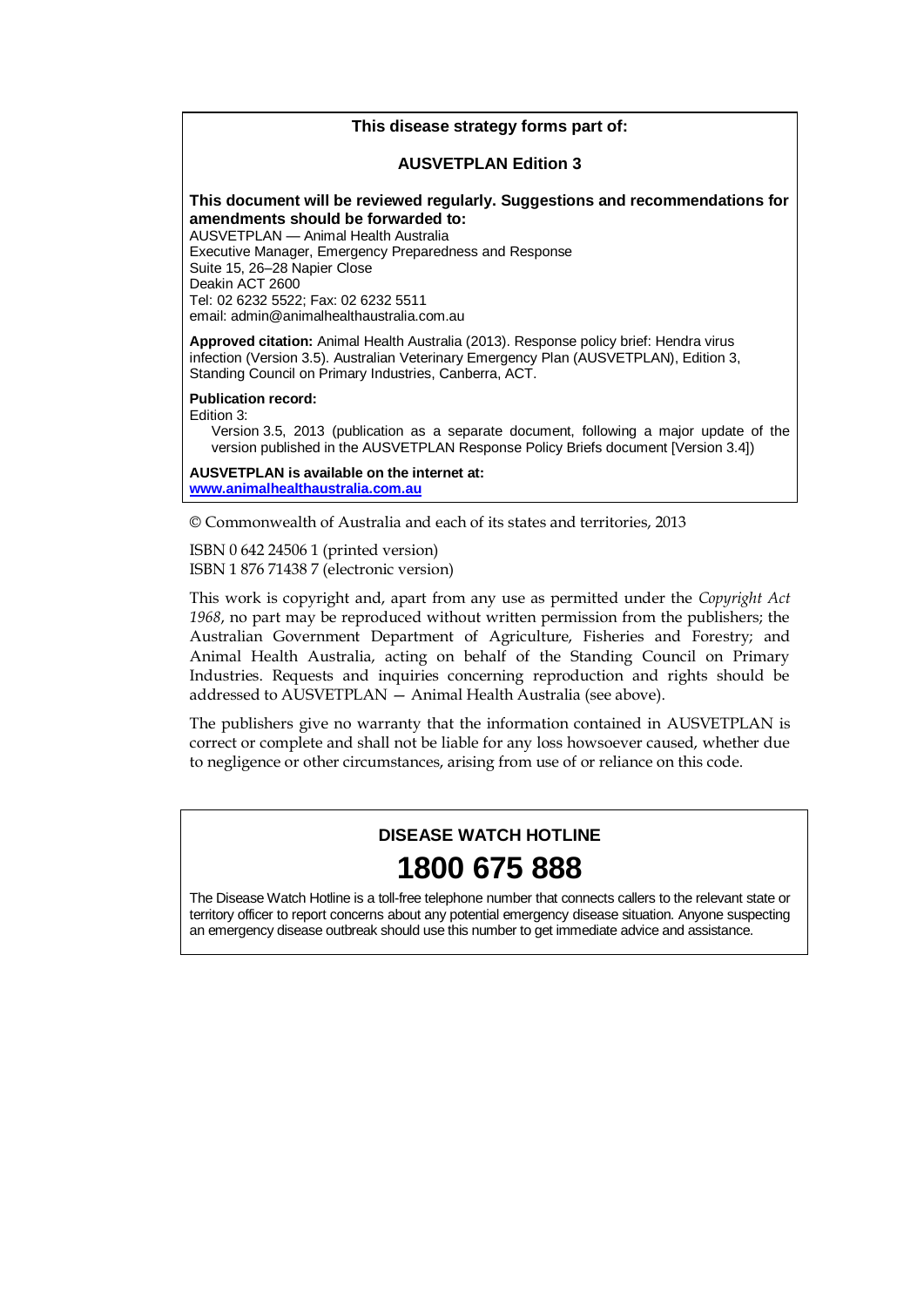## **Hendra virus infection**

### **Introduction**

This response policy brief for the management of an outbreak of Hendra virus infection in Australia is an integral part of the **Australian Veterinary Emergency Plan**, or **AUSVETPLAN (Edition 3)**. AUSVETPLAN structures and functions are described in the AUSVETPLAN **Summary Document**.

This manual has been produced in accordance with the procedures described in the AUSVETPLAN **Summary Document** and in consultation with Australian national, state and territory governments, and the relevant livestock industries.

In Australia, Hendra virus infection is included as a Category 2 emergency animal disease in the *Government and Livestock Industry Cost Sharing Deed in Respect of Emergency Animal Disease Responses* (EAD Response Agreement).<sup>1</sup>

In this manual, text placed in square brackets [xxx] indicates that that aspect of the manual remains contentious or is under development; such text is not part of the official manual. The issues will be worked on by experts and relevant text included at a future date.

Guidelines for the field implementation of AUSVETPLAN are contained in the disease strategies, response policy briefs, operational manuals, management manuals and wild animal manual. Industry-specific information is given in the relevant enterprise manuals. The full list of AUSVETPLAN manuals that may need to be accessed in an emergency is shown below.

#### **AUSVETPLAN manuals<sup>2</sup>**

Individual strategies for most of the diseases listed in the EAD Response Agreement

Bee diseases and pests Pig industry Response policy briefs (for diseases not covered by individual manuals)

#### **Operational manuals** Zoos

-

Decontamination **Management manuals** Destruction of animals Disposal Livestock welfare and management Laboratory preparedness Public relations **Wild animal response strategy** Valuation and compensation **Summary document**

#### **Disease strategies Enterprise manuals**

Artificial breeding centres Feedlots Meat processing Poultry industry Saleyards and transport

Control centres management (Parts 1 and 2)

The national public health response to Hendra virus is detailed in the *Hendra Virus: National Guidelines for Public Health Units*. 3

<sup>1</sup> Information about the EAD Response Agreement can be found at [www.animalhealthaustralia.com.au/programs/emergency-animal-disease-preparedness/ead-response](http://www.animalhealthaustralia.com.au/programs/emergency-animal-disease-preparedness/ead-response-agreement)[agreement](http://www.animalhealthaustralia.com.au/programs/emergency-animal-disease-preparedness/ead-response-agreement)

<sup>&</sup>lt;sup>2</sup> The complete series of AUSVETPLAN documents is available on the internet at: [www.animalhealthaustralia.com.au/programs/emergency-animal-disease-preparedness/ausvetplan](http://www.animalhealthaustralia.com.au/programs/emergency-animal-disease-preparedness/ausvetplan)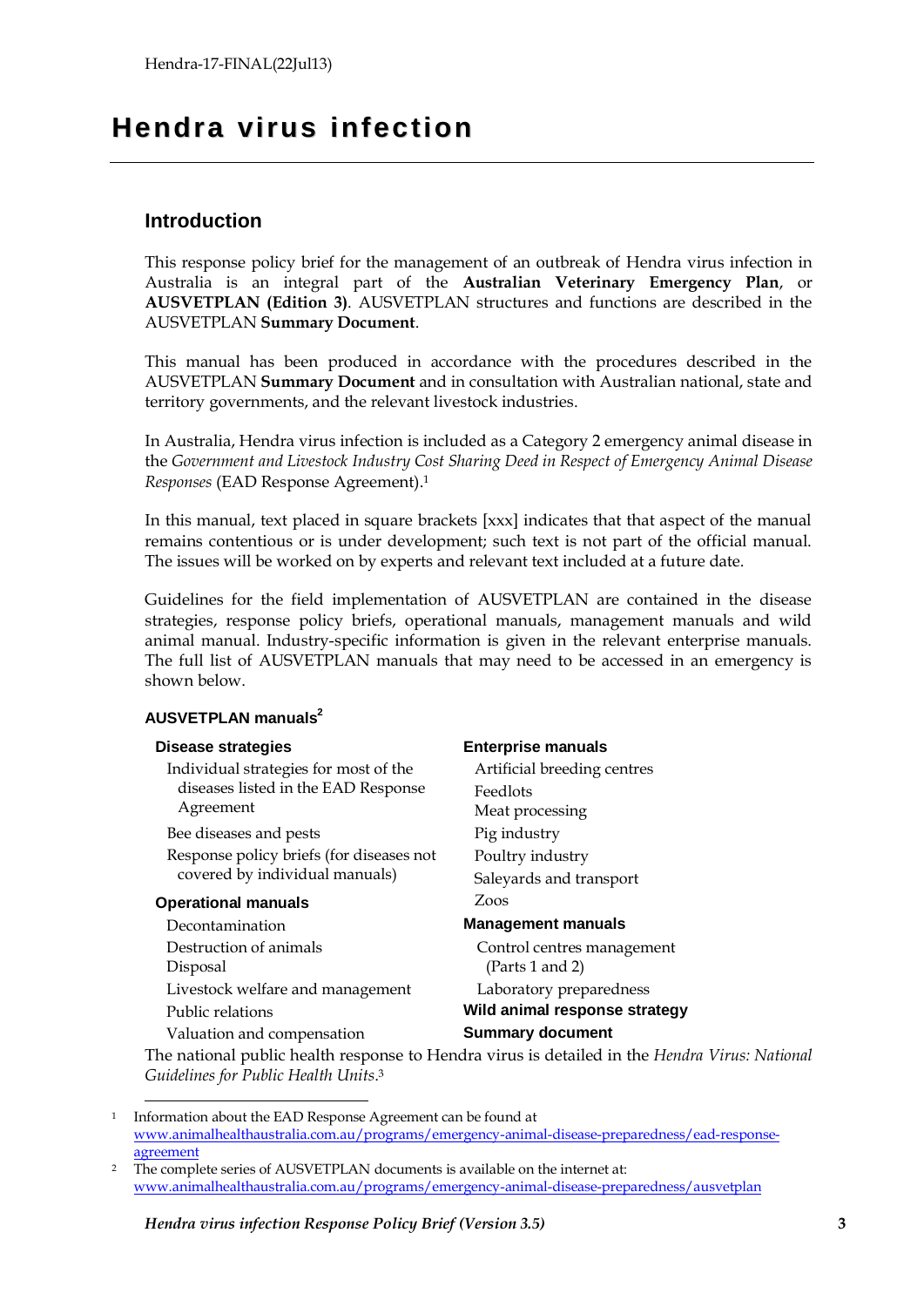### **Nature of the disease**

Hendra virus (HeV) is a zoonotic pathogen that has caused natural infection and disease in horses and humans. Humans have been infected as 'spillover' events from infected horses. HeV antibodies were confirmed in a dog in a natural setting for the first time in July 2011. It is unknown how the dog became infected, and it did not show any detectable clinical signs of illness.

There is no specific treatment for infected animals and no specific treatment for HeV infection in humans. Although antiviral medications have been used to treat human HeV infections, their efficacy is unknown. Three people (out of seven) have survived infections with general medical support. Research is being undertaken into the use of specific monoclonal antibodies in intervening and preventing HeV infection from developing in people with high-level exposures.

#### **Aetiology**

HeV is in the *Henipavirus* genus of the *Paramyxoviridae* family. This genus contains Hendra and Nipah viruses. A new paramyxovirus, Cedar virus, has recently been detected from pteropid bats. Full genome sequencing of this virus suggests a close relationship with the henipaviruses (Marsh et al 2012).

#### **Susceptible species**

Pteropid bats (flying foxes) are the known natural reservoir host of HeV infection (seroprevalence varies between 20% and 50%). Sporadic 'spillover' of HeV from flying foxes to horses occurs; however, the factors associated with spillover events are not yet fully understood, and research is ongoing. Neutralising antibodies to the virus are found in flying fox populations in Australia and Papua New Guinea.

Horses are the only species known to have been infected naturally from flying foxes. In July 2011, antibodies to HeV were confirmed in a dog sampled on a property where HeV had been confirmed in horses. The dog potentially had multiple opportunities for contact with an infected horse, and this is the most plausible route of infection.

Humans have become infected only after close contact with respiratory and/or oral secretions, body fluids and/or blood from an infected horse. No human is known to have been infected through direct contact with flying foxes. To January 2013, seven people have become infected after close contact with HeV-infected horses. Four of these people subsequently died of their infection.

Experimental research on other animal species has found that cats, pigs, hamsters, ferrets, African green monkeys, guinea pigs and mice can be infected with HeV and develop clinical signs (Westbury et al 1995, Bossart et al 2011, Pallister et al 2011, Dups et al 2012). Rats, rabbits and a dog developed antibodies but not clinical signs when exposed to HeV (Westbury et al 1995).

Experimental studies in Canada (Li et al 2010) showed that the response of pigs to inoculation with high doses of HeV ranged from no clinical disease to severe interstitial pneumonia. Although this work has demonstrated that pigs can be infected experimentally, no natural infections have been reported in pigs.

<sup>3</sup> [www.health.gov.au/internet/main/publishing.nsf/Content/cdnasongs.htm](http://www.health.gov.au/internet/main/publishing.nsf/Content/cdnasongs.htm)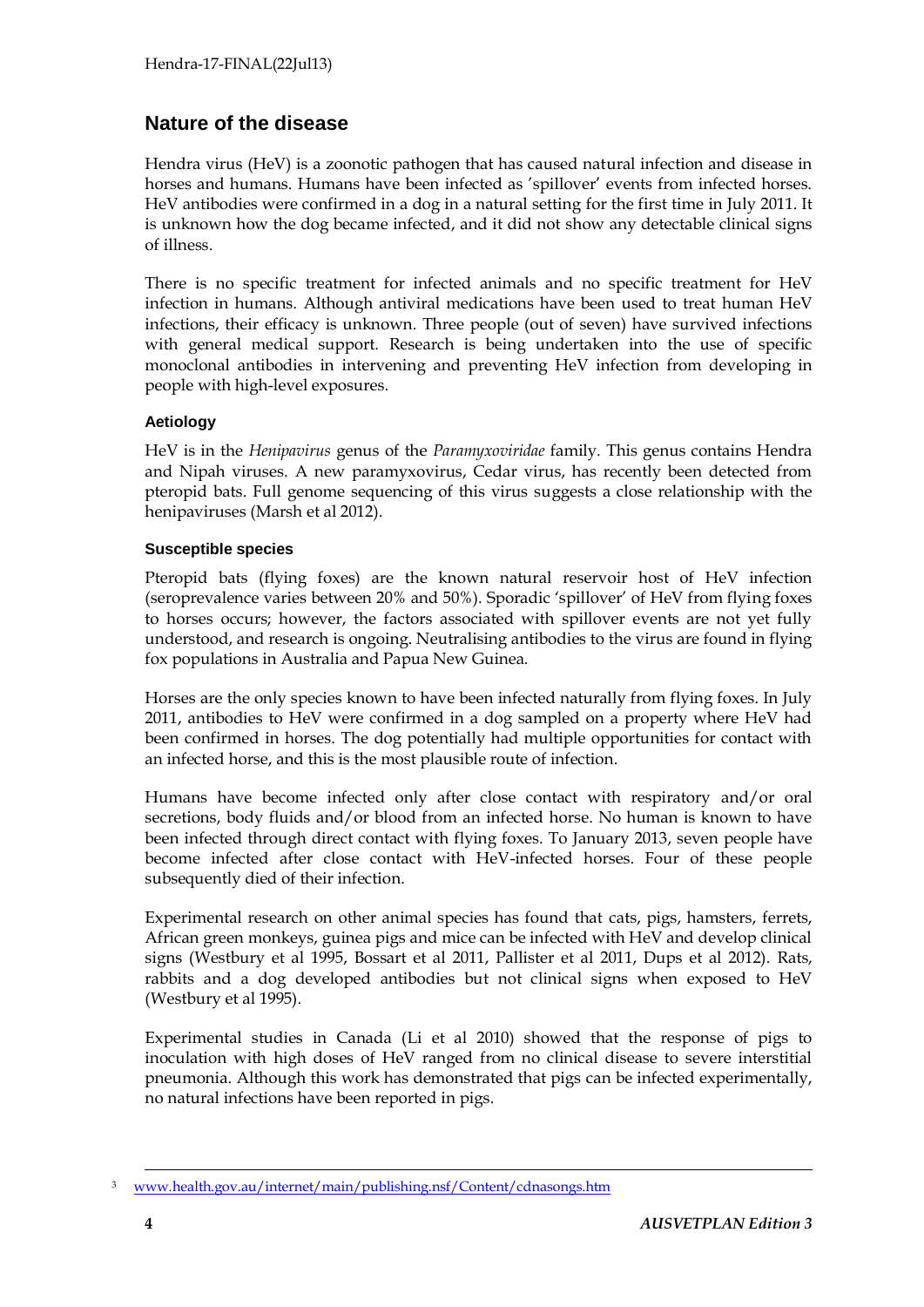#### **Distribution**

All confirmed HeV infections in horses have overlapped with the spatial distribution of pteropid bats (see Figure 1). Since the spatial distribution of pteropid bats may change from year to year and from season to season (Roberts et al 2012), Figure 1 is indicative only. Pteropid bats are highly mobile species, and there are occasional incursions into new areas during periods of severe food shortage; these have not been included in Figure 1.



Note: Two individual black flying foxes were sighted in Melbourne in 2010, associated with a severe food shortage (K Cox-Witton, Australian Wildlife Health Network, pers comm, 2013).

Source: Adapted from Richards and Hall (2012)

#### **Figure 1 Spatial distribution of pteropid bats in Australia, 2012**

Preliminary findings indicate that little red flying foxes and grey-headed flying foxes typically have a low HeV excretion prevalence, which is consistent with the occurrence of reported equine cases (H Field, Queensland Centre for Emerging Infectious Diseases, pers comm, 2013).

Updated statistics on HeV incidents, including locations, dates, and confirmed cases in humans, horses and a single seropositive dog, can be found on the website of the Queensland Department of Agriculture, Fisheries and Forestry. 4

[www.daff.qld.gov.au/4790\\_13371.htm](http://www.daff.qld.gov.au/4790_13371.htm)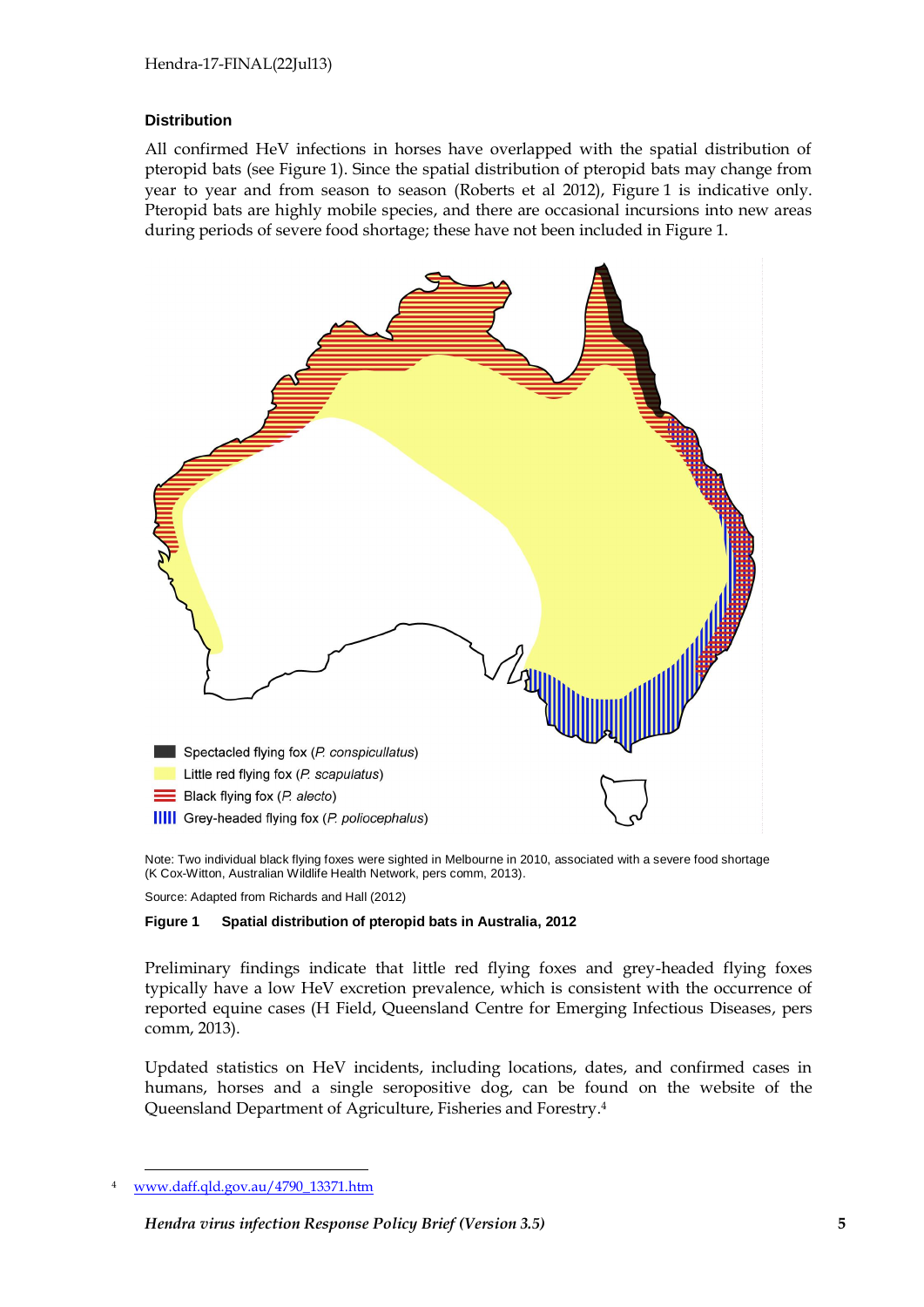#### **Diagnostic criteria**

#### **Case definition**

The case definition of an HeV-infected animal<sup>5</sup> is:

- an animal that has been sampled following a suspicious clinical history and tests positive to HeV using one or more of the following tests:
	- polymerase chain reaction (PCR)
	- virus isolation
	- immunohistochemistry
	- demonstration of an antibody response by virus neutralisation test (VNT), or soluble glycoprotein (sG) enzyme-linked immunosorbent assay (ELISA) confirmed by VNT or another confirmatory test, with an antibody profile consistent with infection, but not with vaccination<sup>6</sup>

or

- a nonclinical animal that has been sampled and tests positive to HeV using one or more of the following tests:
	- PCR on blood, with PCR positive results either:
		- a. on samples collected on separate occasions and consistent with virus replication, or
		- b. of sufficient magnitude to suggest that contamination of samples is improbable
	- virus isolation
	- immunohistochemistry
	- demonstration of an antibody response by VNT, or sG ELISA confirmed by VNT or another confirmatory test, with an antibody profile consistent with infection, but not with vaccination.

Where positive results are obtained from nonclinical animals sampled at anatomical sites that are susceptible to environmental contamination (eg nasal cavity, oral cavity, rectum), or from samples where contamination cannot reasonably be excluded, confirmation of infection by demonstration of an antibody response consistent with infection is necessary.

An animal for which testing has not been possible or for which testing is inconclusive, but there is compelling epidemiological evidence that the animal is/was infected (eg confirmed human infection following contact with an animal with clinical signs and history suggestive of HeV infection), would also meet the case definition.

#### **Clinical signs**

HeV infection of horses typically causes an acute illness that is rapidly fatal. There are no pathognomonic clinical signs. Horses infected with HeV have shown variable and often vague clinical signs, including respiratory and/or neurological signs, frequently accompanied by pyrexia.

In most of the recorded cases of infection, there has been strong presentation of neurological or respiratory clinical signs; however, occasional cases have had a much milder

<sup>-</sup><sup>5</sup> Terrestrial animals known to be susceptible to infection with HeV under experimental or natural conditions. Flying foxes are considered to be arboreal.

<sup>6</sup> The antibody profile refers to sequential antibody levels over time and/or outcomes from DIVA testing (differentiating infected from vaccinated animals).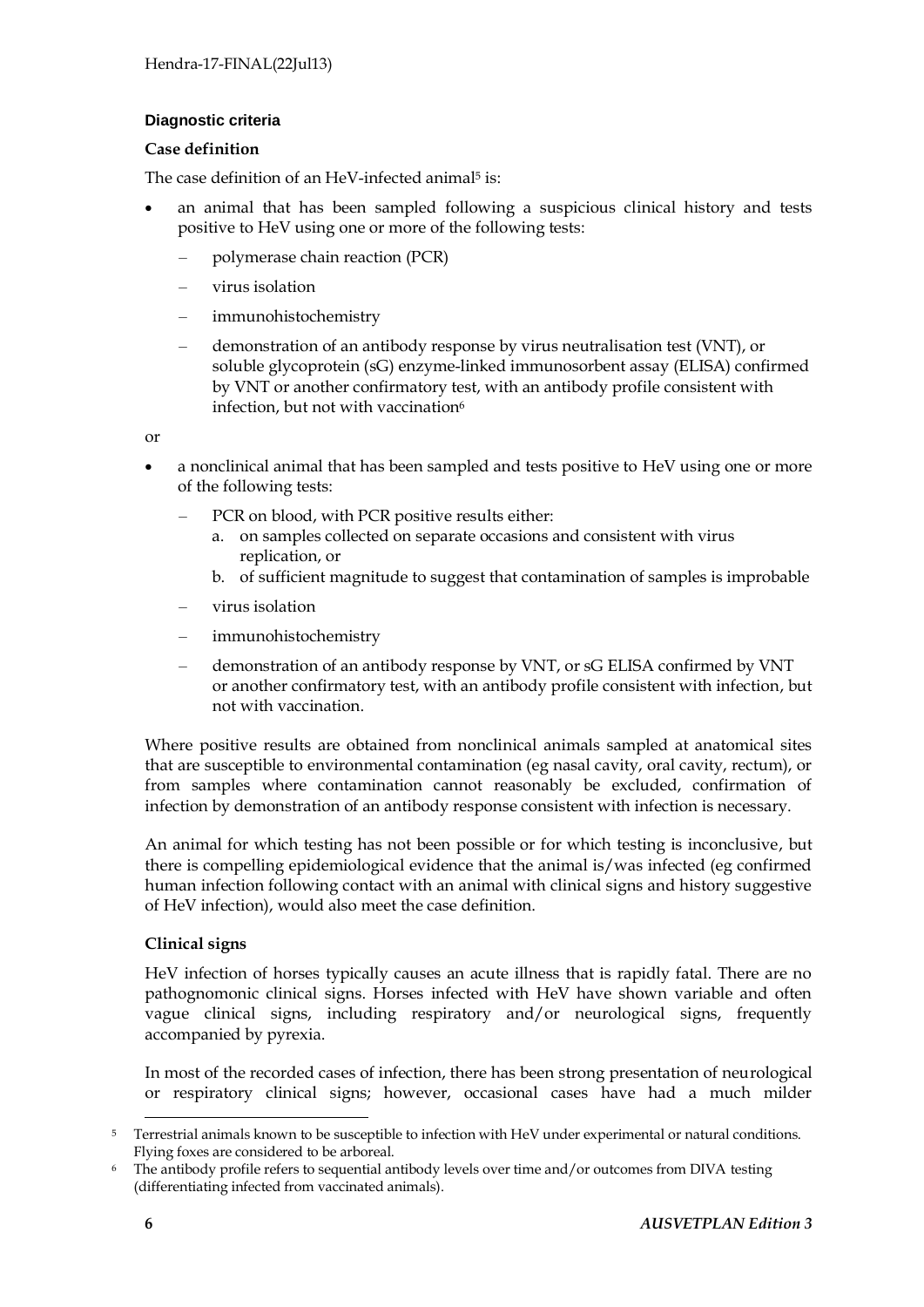presentation. From the disease pathogenesis perspective, it is reasonable to assume that virus-induced damage to vascular endothelium and the subsequent vasculitis play a major role in producing clinical signs, and that the clinical presentation relates to the organ system(s) sustaining severe and compromising endothelial damage.

Information from the confirmed cases to date suggests that approximately 20% of horses can survive acute infection.

In experimentally infected cats, guinea pigs, pigs, hamsters, African green monkeys and ferrets, infection was comparable to that seen in naturally and experimentally infected horses. Cats demonstrated inappetence and increased respiratory rate, followed by death within 1–2 days (Westbury et al 1995), whereas ferrets demonstrated severe respiratory and neurological disease, as well as generalised vasculitis (Pallister et al 2011).

No clinical signs were reported for the only known naturally infected dog or for two experimentally challenged dogs.

#### **Laboratory tests**

#### *Samples required*

A wide range of relevant samples will:

- increase the overall diagnostic sensitivity, particularly if viral genome is at or near the limits of detection
- provide more information about the state of infection and the potential for virus excretion and transmission to others from an individual HeV-infected animal
- increase the confidence in a negative HeV diagnosis (specificity), if a wider range of negative samples are obtained from the same animal.

Note that no one sample type can be considered ideal for agent detection. For this reason, multiple samples should always be submitted, where possible.

Preferred samples (in order of most to least preferred) for diagnosis of an acute case are as follows:

- Ethylenediaminetetraacetic acid (EDTA) blood. Since liquid EDTA blood samples contain both cells and plasma, PCR testing on EDTA samples may detect virus in cells when virus or viral genome is not present in serum. Virus isolation is also possible. Note that the tube should be properly filled to minimise the risk of a high anticoagulant concentration interfering with testing.
- Swabs. Nasal, oral or rectal swabs may be used for PCR testing and virus isolation, and may detect infection at an earlier stage of infection than blood or other clinical samples (eg body fluids and secretions). A urine-soaked swab taken from the ground immediately after urination may also be used for PCR and virus isolation.
- Serum (plain/clotted whole blood). As a single sample, serum allows both PCR and serology. Note, however, that confidence in a negative PCR result based on a single serum sample is limited, because serum can provide false negative PCR results.

Lithium–heparin (LiHep) blood samples are not preferred. These samples provide no detection possibilities that are not already available from clotted and EDTA samples. LiHep blood is more likely to be inhibitory to PCR, which may give false negative results.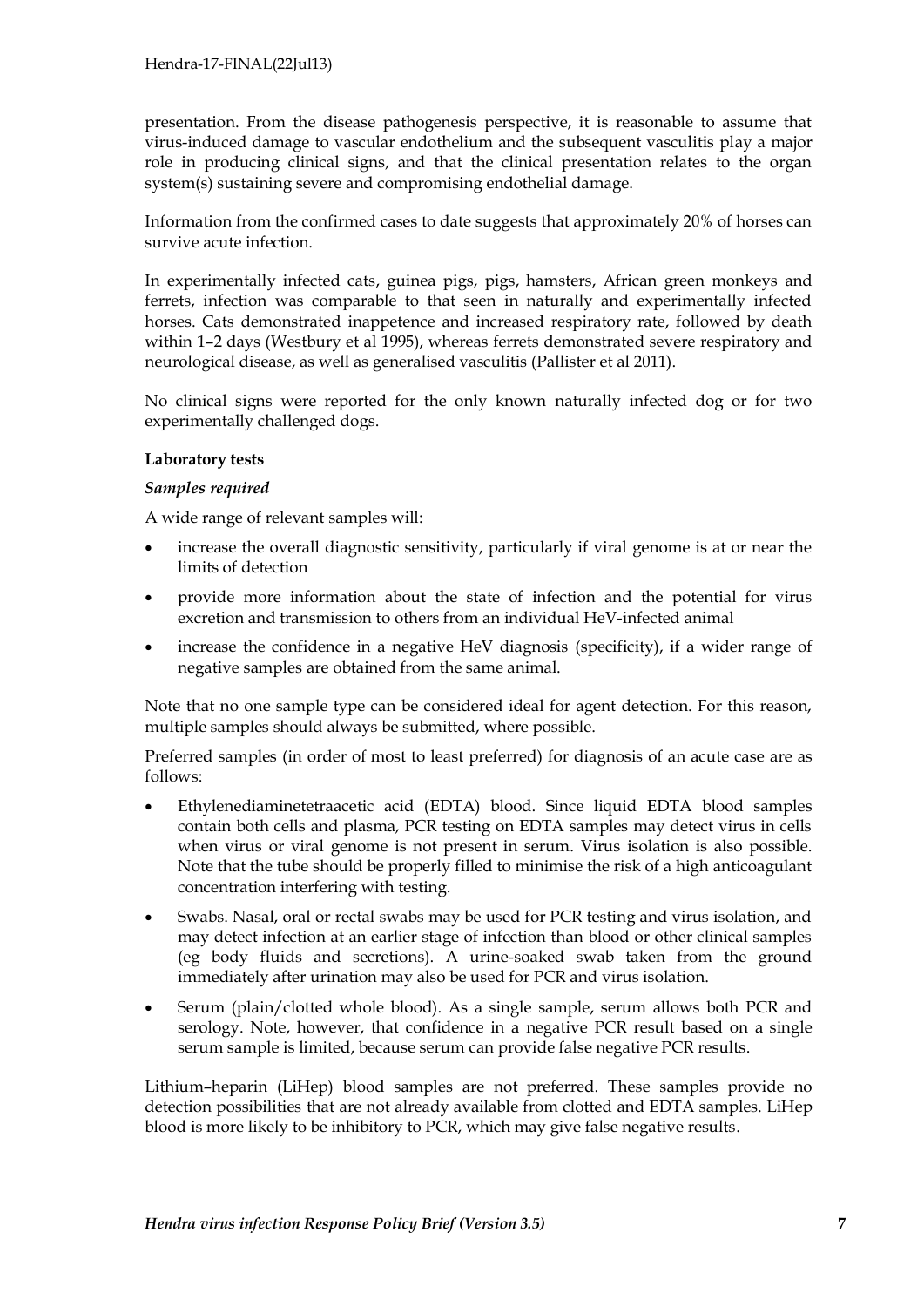Submitting a combination of EDTA blood, serum, and nasal or other swabs should be sufficient for detection of HeV infection.

Other recommended samples that could be taken if it is safe to do so include those listed in Table 1.

| Sample type         | Sample                                                                                                                          | Live horse | Dead horse |
|---------------------|---------------------------------------------------------------------------------------------------------------------------------|------------|------------|
| Swab                | Conjunctiva                                                                                                                     | ✓          |            |
|                     | Orifice (rectal, vaginal, urethral, buccal)                                                                                     | ✓          | ✓          |
|                     | Cut surface of submandibular lymph node                                                                                         |            | ✓          |
| Tissue <sup>a</sup> | Whole or part of submandibular lymph node                                                                                       |            |            |
|                     | Other fresh or fixed samples (eg central nervous<br>system tissue, lungs, spleen, liver, kidney, heart,<br>diverse lymph nodes) |            | √          |

**Table 1 Additional samples for testing for Hendra virus**

**a** Tissues should only be collected if appropriate workplace health and safety controls are in place. They should not be collected routinely.

Samples are to be packaged, transported and submitted to the laboratory in accordance with the regulations of the International Air Transport Association (IATA). <sup>7</sup> Details are available in the *Requirements for the Packaging and Transport of Pathology Specimens and Associated Materials* <sup>8</sup> produced by the National Pathology Accreditation Advisory Council, and relevant IATA references.

#### *Laboratory diagnosis*

HeV can be detected through laboratory testing by virus isolation, PCR or serology (sG ELISA<sup>9</sup> or VNT). All HeV exclusion testing should use a combination of PCR and serological assay, whenever suitable sample types and volumes are available.

#### *Molecular biology*

PCR tests detect sections of the HeV genome. A positive result only indicates the presence of viral genome in the sample; it does not indicate whether the virus is viable and infectious. PCR testing results are generally available within 24 hours after samples are received at the laboratory.

A positive PCR test accompanied by relevant clinical signs is interpreted to mean that an animal has an existing HeV infection.

A positive PCR test on blood samples collected on separate occasions and consistent with virus replication, or of sufficient magnitude to suggest that contamination of samples is improbable, without relevant clinical signs is interpreted to mean that the animal has been, or is, infected and may still have viable virus within its body (eg within the central nervous system).

A negative PCR test needs to be interpreted in relation to the health of the animal and the broader epidemiological context. The animal could be in the early stages of infection with

<sup>7</sup> [www.iata.org](http://www.iata.org/)

<sup>8</sup> [www.health.gov.au/internet/main/publishing.nsf/Content/health-npaac-docs-](http://www.health.gov.au/internet/main/publishing.nsf/Content/health-npaac-docs-PackTransPathSpecimens.htm)[PackTransPathSpecimens.htm](http://www.health.gov.au/internet/main/publishing.nsf/Content/health-npaac-docs-PackTransPathSpecimens.htm)

The sG ELISA is the new standard and replaces the sds ELISA. All references to ELISA testing in this document refer to sG ELISA, unless otherwise indicated.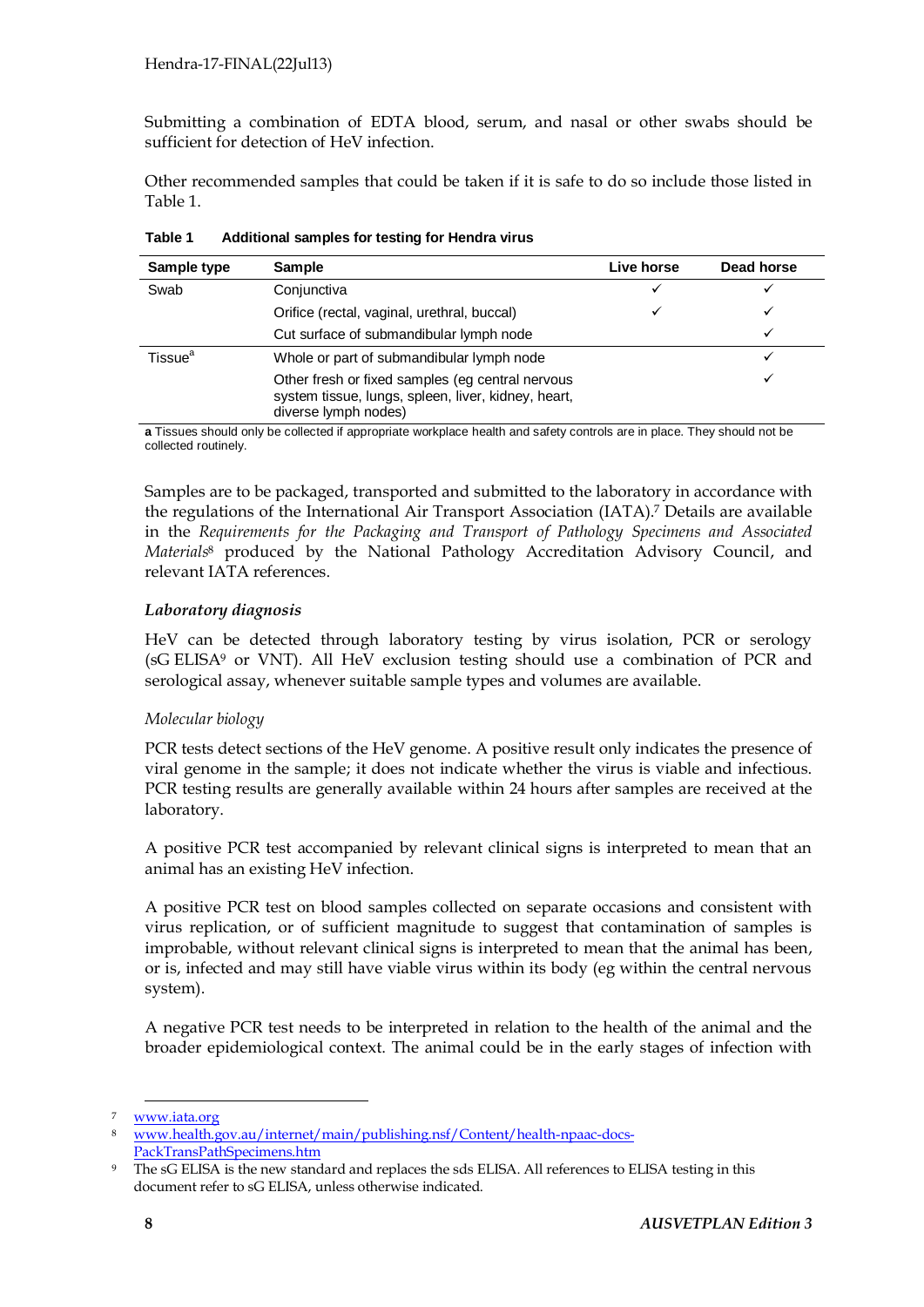HeV (resulting in a low concentration of virus, or absence of virus at sampled sites) or may have recovered from infection.

#### *Serology*

Serological tests, including sG ELISA and VNT, are conducted on serum samples and detect the presence of antibodies to HeV. The ELISA is a screening test, whereas the VNT is a confirmatory test. The ELISA has only been validated in horses, whereas VNTs have been validated for use in dogs and cats.

A negative ELISA result is a reliable indicator that a horse has not been previously infected with HeV or vaccinated. However, antibodies take time to be produced in response to infection or vaccination, which should be considered when interpreting negative results. Since it may take an animal 5–10 days to produce detectable serum antibodies after infection, a single serological test might not detect antibodies if the sampled animal has had insufficient time to develop detectable antibodies.

Non-negative, including nonspecific reactor, results on sds ELISA testing require further testing to clarify the result. Use of the VNT or resampling and use of the sG ELISA are recommended.

A positive ELISA result should be returned for infected and vaccinated horses, because vaccine will induce the production of neutralising anti–G protein antibodies. Differentiating infected from vaccinated animals (DIVA) requires specific testing. Since the ELISA is a screening test, non-negative results to ELISA testing must be followed by a positive VNT before the animal could be considered seropositive to HeV.

A positive VNT result indicates that the animal is seropositive to HeV, from either infection or vaccination. A negative VNT result means that the animal is not seropositive to HeV. Antibodies take time to be produced in response to infection or vaccination, and this should be considered when interpreting negative results.

In unvaccinated animals, the VNT is the 'gold standard' and most specific test for anti-HeV antibodies. Its use is limited by the need to use live, infectious HeV in the test. This restricts conduct of the VNT for animal submissions to the CSIRO Australian Animal Health Laboratory (CSIRO-AAHL).

The VNT may take 7–10 days to complete, excluding the time it takes for the sample to reach a laboratory.

#### *HeV serological testing of vaccinated horses*

Standard HeV serological tests (those used for HeV diagnosis or exclusion before use of the HeV vaccine) are based on either whole live virus or viral sG. Both vaccination with the sG recombinant subunit and natural infection induce anti-G antibodies.

Development and assessment of tests to differentiate infected from vaccinated animals (DIVA testing) is an area of active investigation; a project is being funded by the National Hendra Virus Research Program (completion is expected in 2015–16). CSIRO-AAHL has available an experimental assay that can provide DIVA results. The current lack of validation of the DIVA tests, and limited data on test sensitivity and specificity must be considered in the interpretation of results.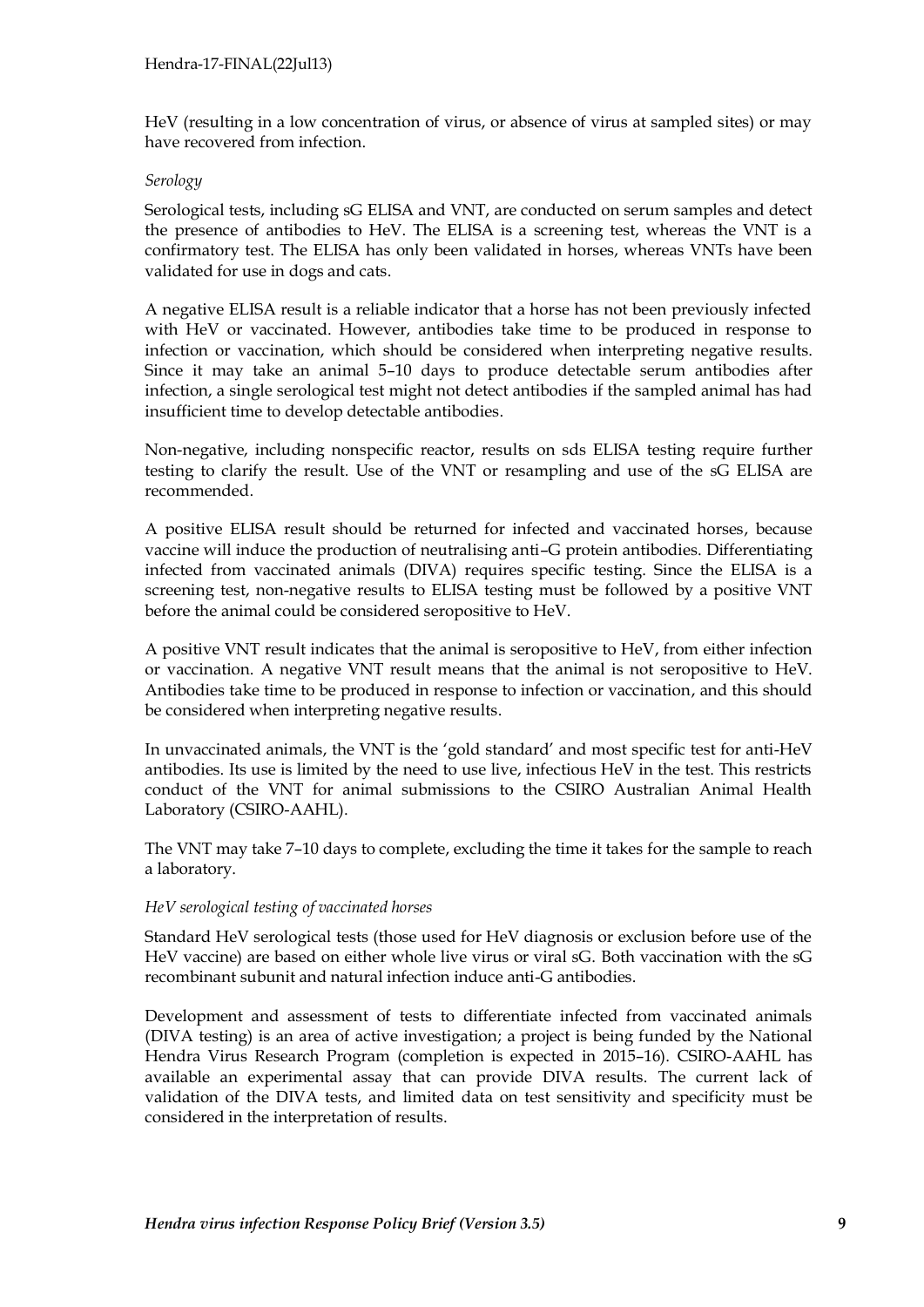The sG protein is the only HeV antigen used in the HeV vaccine. The absence of other HeV proteins in the vaccine means that detection of antibodies to any (one or more) of the other HeV proteins is specific to infected animals.

Table 2 outlines interpretation of the HeV serology profile using DIVA tests.

| <b>sG ELISA</b><br>and/or VNT | Non-G protein DIVA<br>assays | <b>Profile interpretation</b>                                                                                     |
|-------------------------------|------------------------------|-------------------------------------------------------------------------------------------------------------------|
| <b>Negative</b>               | Negative                     | Seronegative - no response to either vaccination<br>or infection                                                  |
| Positive                      | Negative                     | Seropositive, with a response consistent with<br>vaccination but not infection                                    |
| Positive                      | Positive                     | Seropositive, with a response consistent with<br>infection. Does not exclude a concurrent<br>vaccination response |
| Negative                      | Positive                     | Should not occur - inconsistent results,<br>suggesting that resampling and retesting should<br>be considered      |

**Table 2 Interpretation of Hendra virus serology profiles, including DIVA tests**

DIVA = differentiating infected from vaccinated animals; ELISA = enzyme-linked immunosorbent assay; sG = soluble glycoprotein; VNT = virus neutralisation test

#### *Virus isolation*

Hendra virus isolation can be undertaken at CSIRO-AAHL and is frequently requested on all index cases. Virus isolation confirms the presence of the virus; however, negative results do not indicate that the animal is, or was, not infected with HeV because the virus can be difficult to isolate. Clinical findings and other laboratory tests that are more sensitive for the detection of genetic material (PCR) and an immunologic response (serology) must be considered in interpreting negative virus isolation results.

#### *Laboratory diagnostic capacity*

Table 3 shows testing capacity available at different laboratories. The VNT and virus isolation can only be undertaken at CSIRO-AAHL, which is the World Organisation for Animal Health (OIE) and national reference laboratory for HeV disease.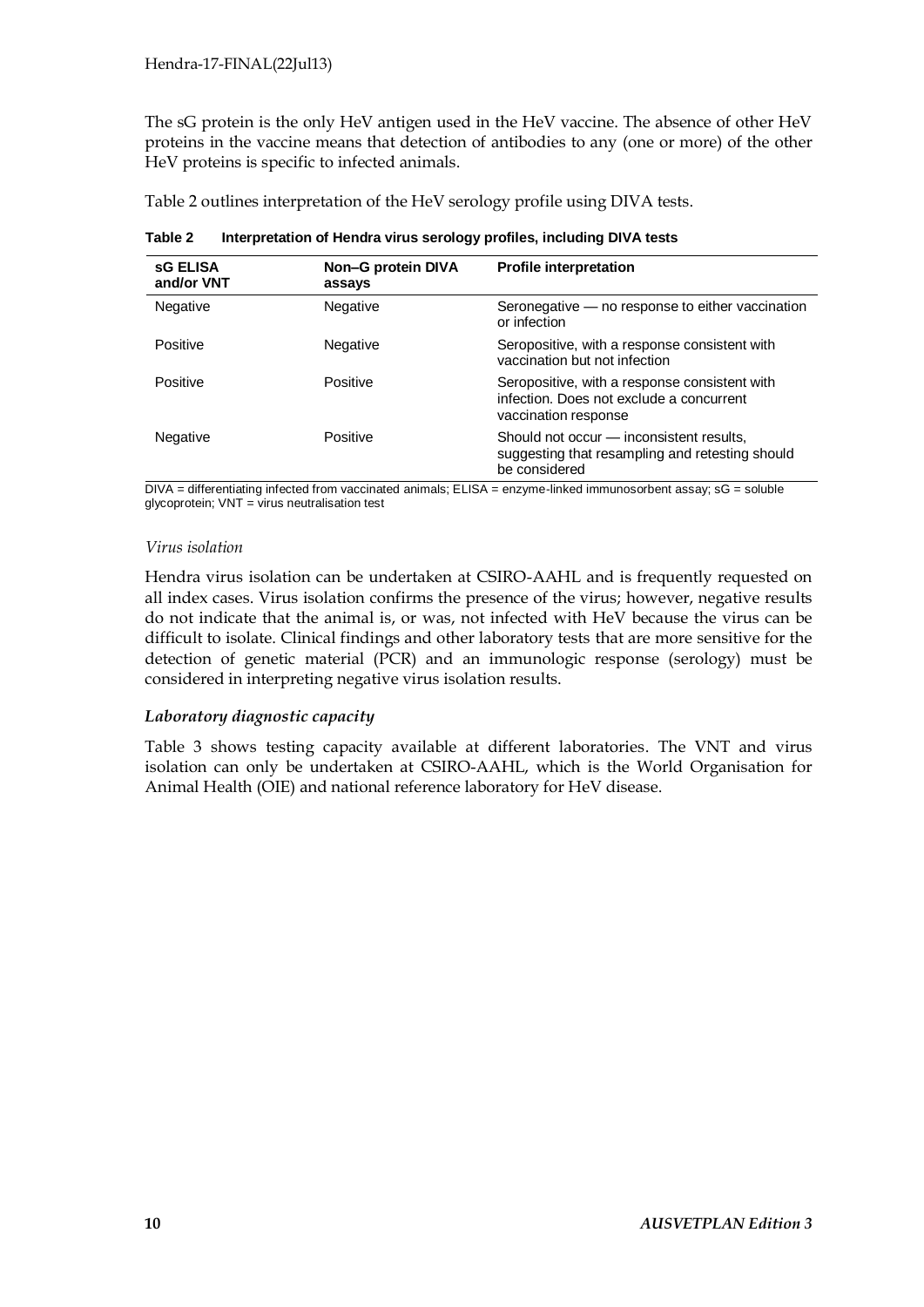| Laboratory                                         | <b>ELISA</b> | <b>VNT</b> | <b>DIVA</b>               | <b>PCR</b> | <b>Virus</b><br>isolation |
|----------------------------------------------------|--------------|------------|---------------------------|------------|---------------------------|
| <b>CSIRO-AAHL</b>                                  | X            | X          | X (experimental<br>assay) | X          | X                         |
| <b>Biosecurity Science</b><br>Laboratory, Qld      | X            |            |                           | X          |                           |
| Elizabeth Macarthur<br>Agricultural Institute, NSW | X            |            |                           | X          |                           |
| Berrimah Veterinary<br>Laboratory, NT              |              |            |                           | X          |                           |
| Animal Health Laboratory,<br><b>WA</b>             | X            |            |                           | X          |                           |
| AgriBioscience Laboratory,<br>Vic                  | X            |            |                           |            |                           |

#### **Table 3 Laboratory testing capacity for Hendra virus**

CSIRO-AAHL = CSIRO Australian Animal Health Laboratory; DIVA = differentiating infected from vaccinated animals; ELISA = enzyme-linked immunosorbent assay; PCR = polymerase chain reaction; VNT = virus neutralisation test

#### **Epidemiology**

#### **Incubation period**

As of January 2013, 80% of known equine cases have had an incubation period of 12 days or less, and 95% have had an incubation period of 15 days or less. No known HeV-positive equine cases have had an incubation period greater than 16 days, and three studies (Murray et al 1995, Baldock et al 1996, Field et al 2010) reported a minimum 4-day incubation period for both experimental and natural infections. One paper reported an incubation period of 3–10 days (Baldock et al 1995). For the purpose of determining a minimum quarantine period, 20 days has been determined to be appropriate, based on the maximum known incubation period of 16 days plus an additional 4 days as a precautionary measure. This quarantine period may be extended, as determined appropriate by the jurisdiction, to include additional time to receive final negative laboratory test results.

Information on the incubation period for cats and dogs is limited. One experimental study showed a 12-day incubation period in cats, and this has, in the past, also been applied to exposed dogs (Westbury et al 1996). However, because of the limited number of cases in dogs and cats, an incubation period of 16 days should be applied for both. Similarly to horses, a safety margin of 4 additional days is used for the purposes of tracing, surveillance (ie daily observations) and quarantine periods.

#### **Persistence of agent**

HeV is a lipid-enveloped virus and is susceptible outside the host to desiccation and changes in temperature (Fogarty et al 2008). Experimental evidence indicates that HeV survival in the environment varies from several hours to several days, depending on environmental conditions (Fogarty et al 2008), and spread by fomites should be considered during any incident. Fogarty et al reported the following:

- HeV in flying fox urine (pH  $\sim$ 7) survived for more than 4 days at 22 °C, with a half-life of 19 hours; at 37 °C, it was mostly inactivated in less than 1 day, with a half-life of 3 hours.
- HeV survival on mango fruit flesh at 22 °C decreases with increasing acidity. At pH 5, half-life is 22 hours, whereas at pH 3 it is 0.3 hours.
- HeV survival on fruit pulp and in fruit juice varies depending on the type and pH of the fruit. Viruses incubated in lychee juice showed greater persistence than in either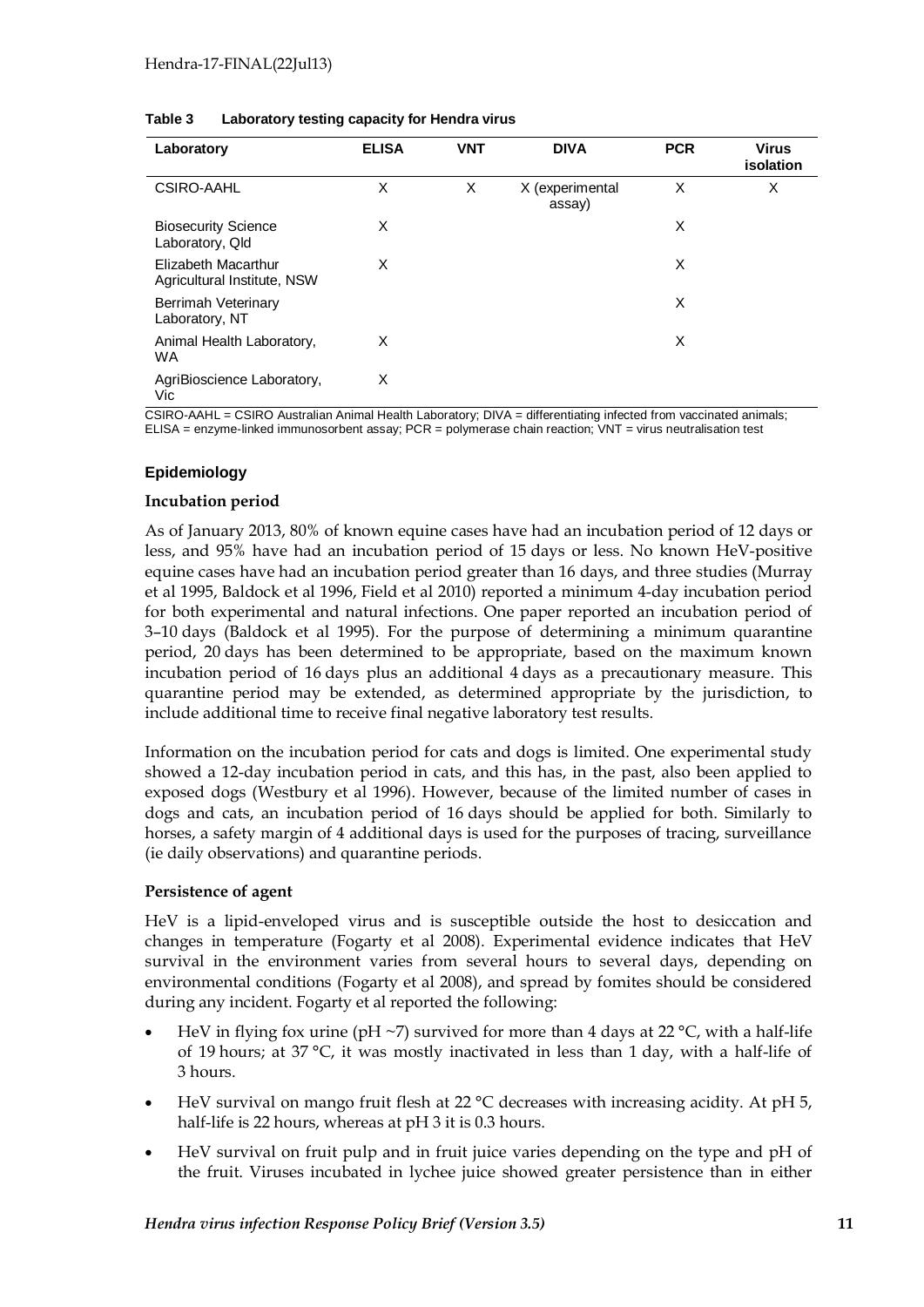pawpaw or mango juice, with 2–3-fold longer half-lives and survival for more than 3 days.

 HeV is rapidly inactivated by desiccation at both 22 °C and 37 °C. Virus survival after desiccation in the laboratory is reported as less than 15 minutes at 37 °C. At 22 °C, HeV levels decreased by more than 3 logs within 30 minutes (half-life of 1.2 minutes).

For the purposes of disease control, 5 days is presumed to be the maximum survival time for HeV under optimal environmental conditions — that is, neutral pH, moist air and moderate temperatures. This survival time is doubled to 10 days as a precautionary measure.

Since a small number of people who recovered from initial infection with HeV or Nipah virus subsequently relapsed or developed delayed-onset encephalitis (WHO 2009ab, Taylor et al 2012), it is plausible that recovered, confirmed-infected terrestrial animals may experience recrudescence or relapsing disease. To date, there are no published data on relapsing HeV encephalitis in animals.

There is no evidence that animals or humans experiencing recrudescent disease following infection with other paramyxoviruses are infectious to in-contact individuals.

There are also no published studies showing any evidence of persistence of shedding of infectious virus in humans who have recovered from acute infection and later relapsed, or suffered late-onset encephalitis from either HeV (one case) or Nipah virus infections (O'Sullivan et al 1997, Goh et al 2000, Tan et al 2002, Wong et al 2009, Abdullah et al 2012, Wong and Tan 2012). Taylor et al (2012) reported that virus was not detected in blood samples from two humans infected with HeV 2 and 6 years after acute infection, and neither patient showed evidence of virus shedding after the acute phase of influenza-like illness or encephalitis.

Similar studies have not been undertaken in horses, because current practice is to euthanase recovered horses. It is unknown whether horses pose a risk of further HeV transmission to other susceptible terrestrial animals, including humans, during the period after recovery from the acute phase.

#### **Modes of transmission**

Although the exact route of transmission is not known, it is thought that horses become infected with HeV by ingesting material contaminated with infected flying fox body fluids and/or excretions. It is also plausible that horses may become infected directly via droplet inhalation via the nasal route (Mori et al 1995, Rudd et al 2006, Dups et al 2012, Munster et al 2012). Once a horse becomes infected, there is the potential for HeV to be transmitted to other horses, humans and other susceptible species.<sup>10</sup>

Current field and experimental knowledge indicates that HeV is most likely transmitted from horses to other horses or humans by contact with infected body fluids or tissues, or through droplet transmission. Undertaking certain procedures on horses (eg endotracheal intubation, nasal lavage, necropsy) may increase the risk of infection for attending personnel by promoting droplet or aerosol generation. It is not definitively known how the sole natural infection in a dog occurred; close contact with infected horses is suspected.

No definitive studies have been found describing the distance over which respiratory droplets can spread from horses. A maximum distance of 5 metres is assumed, based on the

<sup>10</sup> Susceptible species are those terrestrial domestic animals shown to be experimentally or naturally susceptible to HeV.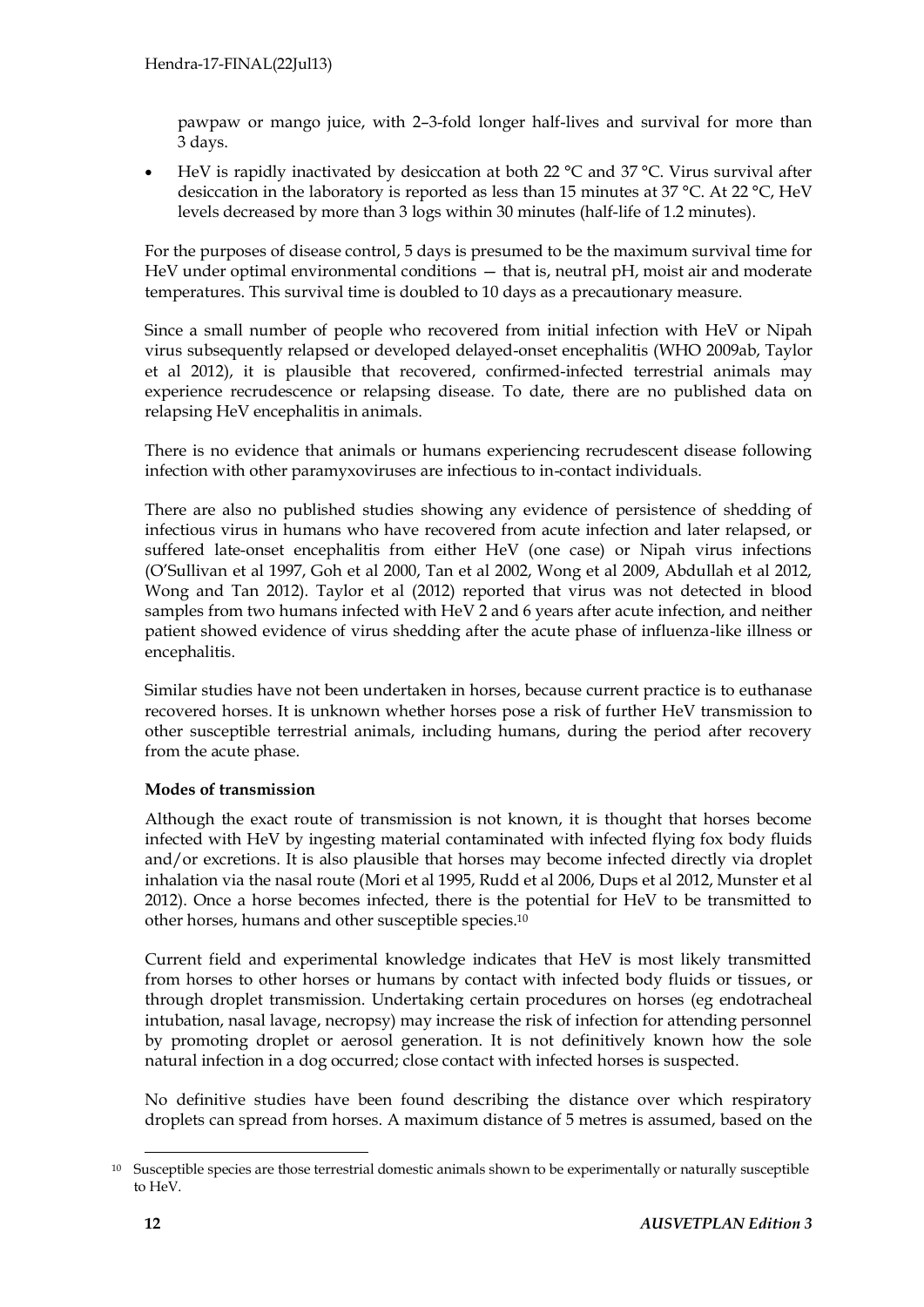absence of transmission to horses beyond this distance in field scenarios, qualitative extrapolation of droplet studies in humans, and observations of exhaling horses after exercise. This 5-metre distance can be extended if circumstances indicate that additional precautions are appropriate (El Saadi et al 2011).

Current evidence suggests that, although there is some risk of transmission in the preclinical phase, transmission risk increases with disease progression, and is highest when the horse is near death and immediately postmortem.

Viral genetic material was identified by PCR in three experimentally infected horses 3–5 days before the appearance of clinical signs (Marsh et al 2011). Further, the same authors reported that most tissues and organs contained HeV genome at the time of death (euthanasia). The report indicates that nasal secretions of asymptomatic horses may pose a transmission risk during the early phase of disease that precedes viraemia, fever or other discernible clinical signs of HeV infection. In light of this finding, people coming into contact with sick horses should give early consideration to HeV in the differential diagnosis and apply infection control procedures relating to blood, and oral and nasopharyngeal secretions. Personal protective equipment (PPE) and other safety procedures are currently the primary defence in the preclinical phase when horses may excrete HeV.<sup>11</sup>

Laboratory analysis has shown that an infected horse showing clinical signs will have virus in blood and tissues, and may be excreting HeV in body fluids and excretions, including urine, oral and nasopharyngeal secretions, and faeces.

### **Disease prevention**

An HeV recombinant subunit vaccine for horses was commercially released on 1 November 2012, following evaluation and the approval of a minor use permit (PER13510) <sup>12</sup> by the Australian Pesticides and Veterinary Medicines Authority. Its use must be in accordance with the permit conditions.

Preclinical trials demonstrated that subunit sG vaccine constructs could prevent henipavirus clinical disease, virus transmission or virus shedding in laboratory animal models (Mungall et al 2006, McEachern et al 2008, Pallister et al 2011, Broder 2012).

Research by CSIRO-AAHL demonstrated that the adjuvanted vaccine protected horses from direct oronasal challenge with a lethal dose of HeV for up to 6 months following the initial course of two vaccinations, administered 21 days apart. Vaccinated horses demonstrated no clinical signs of disease and did not shed any detectable infectious virus (D Middleton, CSIRO-AAHL, pers comm, 2013).

Vaccination can break the cycle of virus transmission from horses to humans, and provide a public health and workplace health and safety benefit. As well as adopting good personal hygiene and biosecurity practices, and using PPE appropriate to the situation when dealing with horses, workplace health and safety planning should consider the public health benefit of horse vaccination. Widespread uptake of the horse vaccine has the potential to significantly reduce the risk of human exposure.

<sup>-</sup><sup>11</sup> Refer to the *Guidelines for Veterinarians Handling Potential Hendra Virus Infection in Horses produced by the* Queensland Department of Agriculture, Fisheries and Forestry for details of appropriate PPE [\(www.daff.qld.gov.au/4790\\_13371.htm\)](http://www.daff.qld.gov.au/4790_13371.htm).

<sup>12</sup> http://permits.apvma.gov.au/PER13510.PDF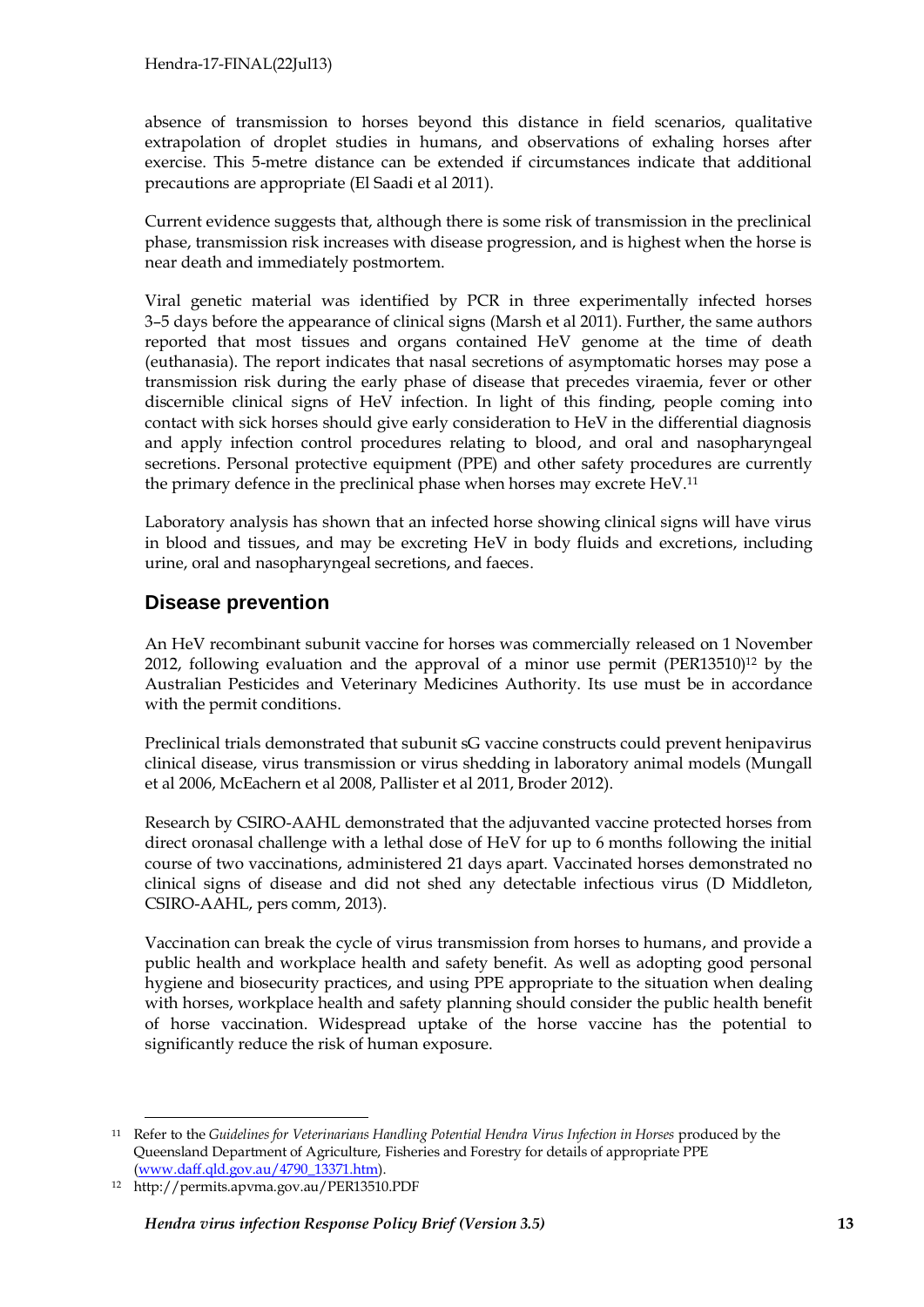The permit and product leaflet specifies that only registered veterinary surgeons can use the vaccine in horses, as an aid in the prevention of clinical disease caused by HeV. Studies on the use of HeV vaccine in breeding animals are currently incomplete; therefore, use in these animals must be weighed against the risk of serious illness or death from disease caused by HeV infection. There are no data to support the use of HeV vaccine in sick horses.

### **Disease control and eradication**

HeV is a zoonotic disease agent for which stringent biosecurity and safety measures (relating to both public health and workplace health and safety) are necessary. Careful risk management of the situation, safe work practices, infection control practices and PPE are required to manage potential human exposure. The website of the Queensland Department of Agriculture, Fisheries and Forestry<sup>13</sup> provides comprehensive guidelines for disease management by private veterinarians.

Within a standard risk management matrix, the consequences of HeV infection are classified as being potentially severe for humans and some susceptible animal species (other than pteropid bats). As a result, a conservative precautionary approach should be taken whenever uncertainty exists  $-$  that is, procedures should be put in place to limit possible harm in all cases where HeV infection is considered as a differential diagnosis.

After due investigation and suspicion by the private veterinarian, cases that include HeV infection as a differential diagnosis must be notified to the relevant jurisdictional animal health authority, even though it may not be certain from the outset that HeV infection is involved. As a precautionary measure, the private veterinarian should also implement strict, recommended biosecurity and infection control procedures until HeV infection can be excluded.

Once HeV infection is confirmed, the relevant jurisdictional animal health authority will work with the private veterinary practitioner(s) to manage the disease. Advice will also be provided to public health authorities. The initial response to detection of the disease will include undertaking an epidemiological assessment of the susceptible animals and premises. Management most commonly includes preventing spread of the disease between properties by quarantining infected and susceptible animals; segregating susceptible terrestrial animals from one another within the affected property, where possible, to mitigate the risk of horizontal transmission; considering vaccination of close contact at-risk horses; preventing susceptible terrestrial species (horses) on the property from sheltering under trees attractive to flying foxes; and instituting effective biosecurity and infection control procedures, to minimise the risk of human infection. Movement controls have been effective in containing HeV to an infected premises, and limiting spread between horses and other susceptible species.

Sampling and testing of close contact and suspect susceptible animals (defined below, under 'Epidemiological assessment') is undertaken at prescribed times to determine the disease status of individual animals. After sufficient time has elapsed without detection of disease, quarantine and movement controls are rescinded. All animal owners are encouraged to continue to practise appropriate biosecurity precautions.

The HeV response should focus on management of terrestrial animals. Culling or dispersal of flying fox colonies is not an effective strategy for controlling HeV, as flying foxes are highly mobile, and individuals move between colonies.

<sup>13</sup> [www.daff.qld.gov.au](http://www.daff.qld.gov.au/)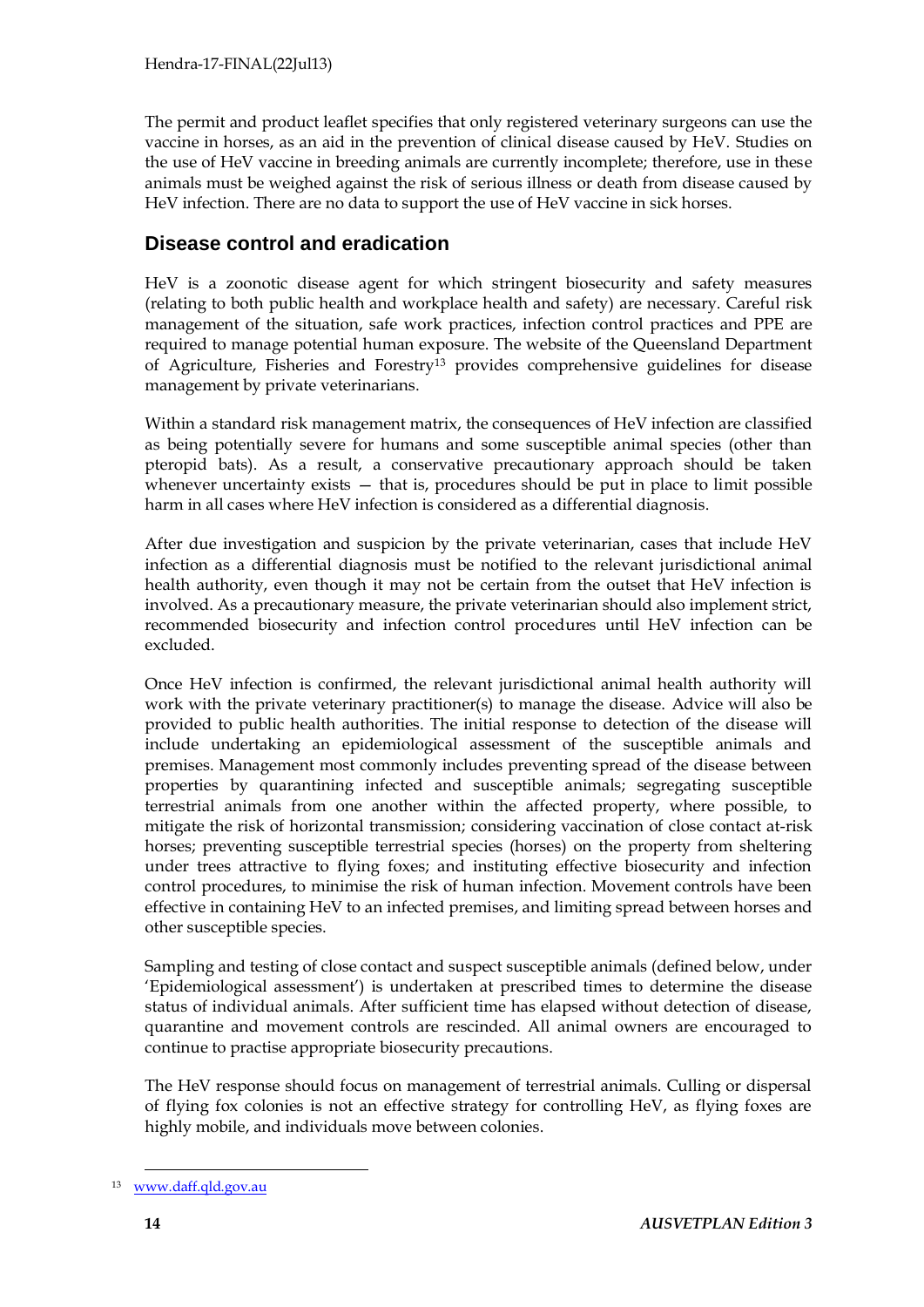Research on physiological stresses that may be associated with dispersal of flying fox colonies and the impact (if any) on the risk of HeV transmission has recently been completed by the Queensland Centre for Emerging Infectious Diseases (D Edson, L McMichael and H Field, QCEID, pers comm, 2013). This research was commissioned by the National Hendra Virus Research Program, and supported by the Queensland, New South Wales and Australian governments. The key findings are as follows:

- There was no evidence of an association between dispersal or disturbance of flying foxes and HeV excretion.
- There was some evidence that dispersal or disturbance can cause stress that is similar in magnitude and duration to 'natural' stress.
- There was no evidence that dispersal or disturbance-associated stress results in HeV excretion.
- There was no evidence that dispersal or disturbance changes the frequency or scale of flying fox movements between colonies.
- There was evidence that little red flying foxes (*Pteropus scapulatus*) and grey-headed flying foxes (*P. poliocephalus*) have a low HeV excretion prevalence.

#### **Epidemiological assessment**

As part of the epidemiological assessment, animals, animal products and fomites are risk assessed for close contact with the infected animal. The following definitions are used:

- A terrestrial animal known to be susceptible to HeV (eg horse, dog, cat) with close contact is one that:
	- has come within 5 metres of a clinical HeV-positive horse, or a suspect horse, or
	- has potentially had direct contact with presumed-contaminated body fluids or substances from a clinical HeV-positive animal, a suspect animal or a recently deceased HeV-positive animal in the 10 days following excretion or secretion of the body fluids or substances, or
	- has potentially had contact with blood or nasopharyngeal secretions shed by preclinical animals in the 10 days before the onset of clinical signs — for example, through dental procedures, stomach tubing or very close nose-to-nose contact, or
	- has had direct contact with a contaminated fomite.
- A contaminated fomite is one that has had direct contact with body fluids (including nasopharyngeal secretions, urine, blood) or faeces from an HeV-positive animal or a suspect susceptible animal (this may be by contacting the infected animal or carcass) in the 10 days following secretion or excretion. This includes contact with blood or nasopharyngeal secretions from an HeV-positive animal that were secreted or excreted in the 10 days before the onset of clinical signs (ie preclinical).
- A suspect horse is any equid on an infected or dangerous contact premises showing any sign of illness (including increased temperature, respiratory signs, colic, neurological signs) consistent with HeV infection.
- A suspect susceptible animal is any susceptible terrestrial domestic animal that is known to be experimentally or naturally susceptible to HeV, other than a horse, on an infected or dangerous contact premises, showing any sign of illness consistent with the current knowledge of HeV infection. Current knowledge of clinical signs of HeV infection in animals other than horses is mainly extrapolated from knowledge of HeV infection in horses and limited experimental work.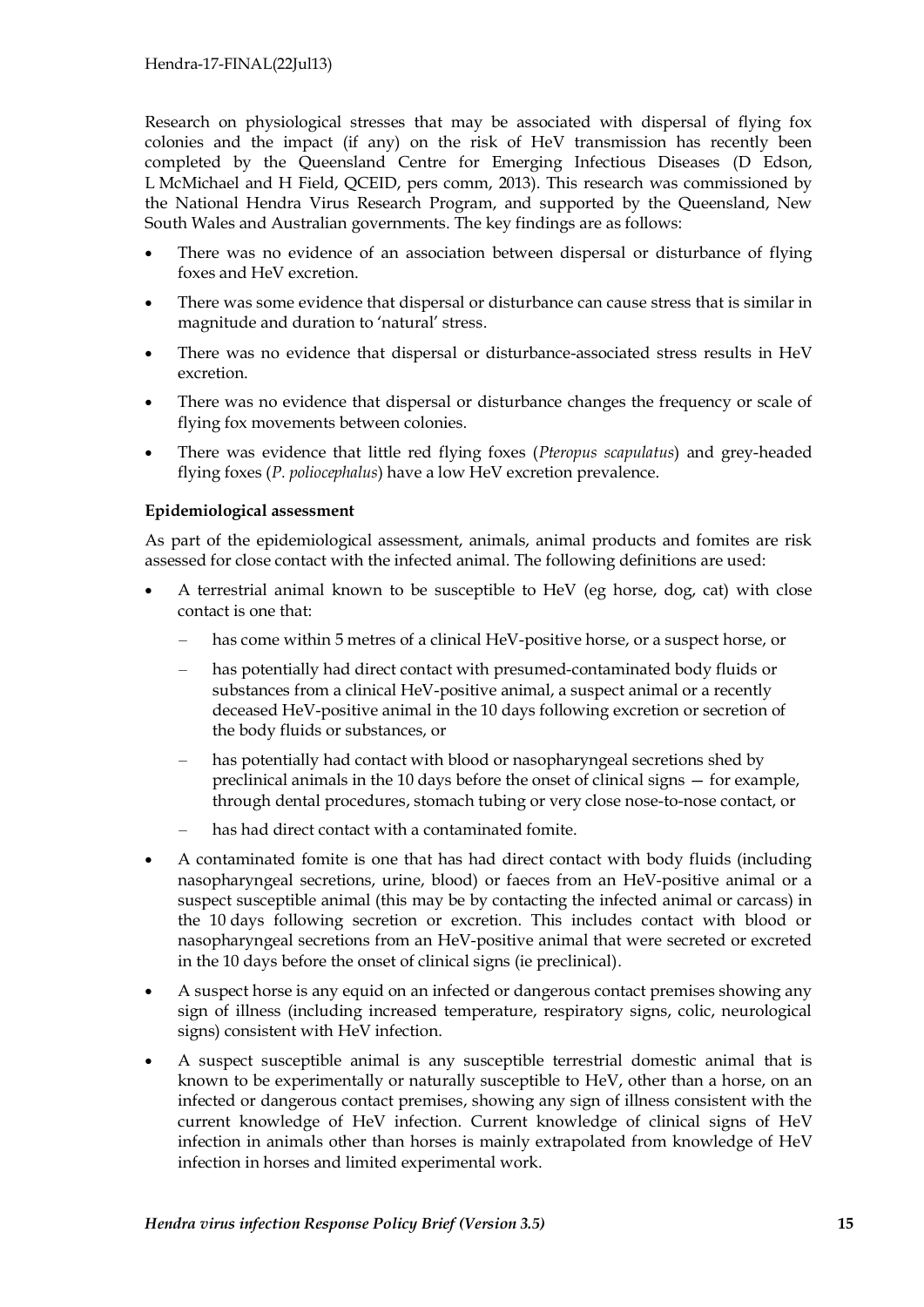#### **Quarantine and movement controls**

Management of different classes of animals reflects the risk the animals pose for disease spread. Each class of animal should be segregated to mitigate the risk of horizontal transmission and to allow different management practices for each group. Management procedures include the following:

- HeV-infected animals, as per the case definition, must be euthanased as soon as possible to limit the opportunity for animal-to-animal and animal-to-human transmission. Clinical observations before euthanasia may improve the knowledge of the behaviour of infected animals. Because of the potential risks to the observer (especially with stabled horses), a risk assessment must be undertaken to determine appropriate infection control procedures before personnel make close contact with the animal.
- Horses and other susceptible terrestrial animals having close contact with a suspect or HeV-positive horse need not be euthanased. However, they must be observed for development of clinical signs consistent with HeV infection for 20 days after the date of the last possibility of the animal having infectious contact, and tested for the virus at prescribed minimum intervals (see 'Sampling', below). This is based on the maximum known incubation period of 16 days, plus an additional 4 days as a precautionary measure.
- The remaining susceptible terrestrial animals on an infected, dangerous contact or trace premises that are not HeV-positive, close contact or suspect animals are of low interest. They need not be sampled or tested, but they must be observed as for any other animal under the owner's control and kept segregated from HeV-infected or close contact animals.

Human access to contaminated areas and animals that have been assessed as having had close contact with HeV-infected animals should be avoided as far as possible. Appropriate infection control procedures, including the use of PPE, should be used if access to contaminated areas and close contact animals is necessary.<sup>14</sup>

Appropriate workplace health and safety precautions (eg use of appropriate animal restraint and PPE) must be in place before animals are examined or samples are taken. Human health and safety must be considered when fluid and tissue samples are taken from HeV-positive, close contact or suspect animals. Where necessary, to mitigate the human health risk, CSIRO-AAHL may be commissioned to assist with high-risk procedures, such as necropsy of HeV-positive animals.

#### **Tracing**

The incubation period (and safety margin), virus survivability and preclinical shedding are important factors to consider when conducting tracing. Tracing should be undertaken in the following priority order:

- 1. Identification of susceptible animals in close contact (see above) with the infected horse.
- 2. Tracing of movements of horses, dogs and cats to and from the infected premises for 16 days before the first observation of unusual morbidity or mortality, to identify any animal that may have been infected at or around the same time as the infected animal. (Note: dogs have not shown clinical signs under experimental or natural conditions.)

<sup>-</sup><sup>14</sup> Refer to the *Guidelines for Veterinarians Handling Potential Hendra Virus Infection in Horses produced by the* Queensland Department of Agriculture, Fisheries and Forestry for details of appropriate PPE (www.daff.qld.gov.au/4790\_13371.htm).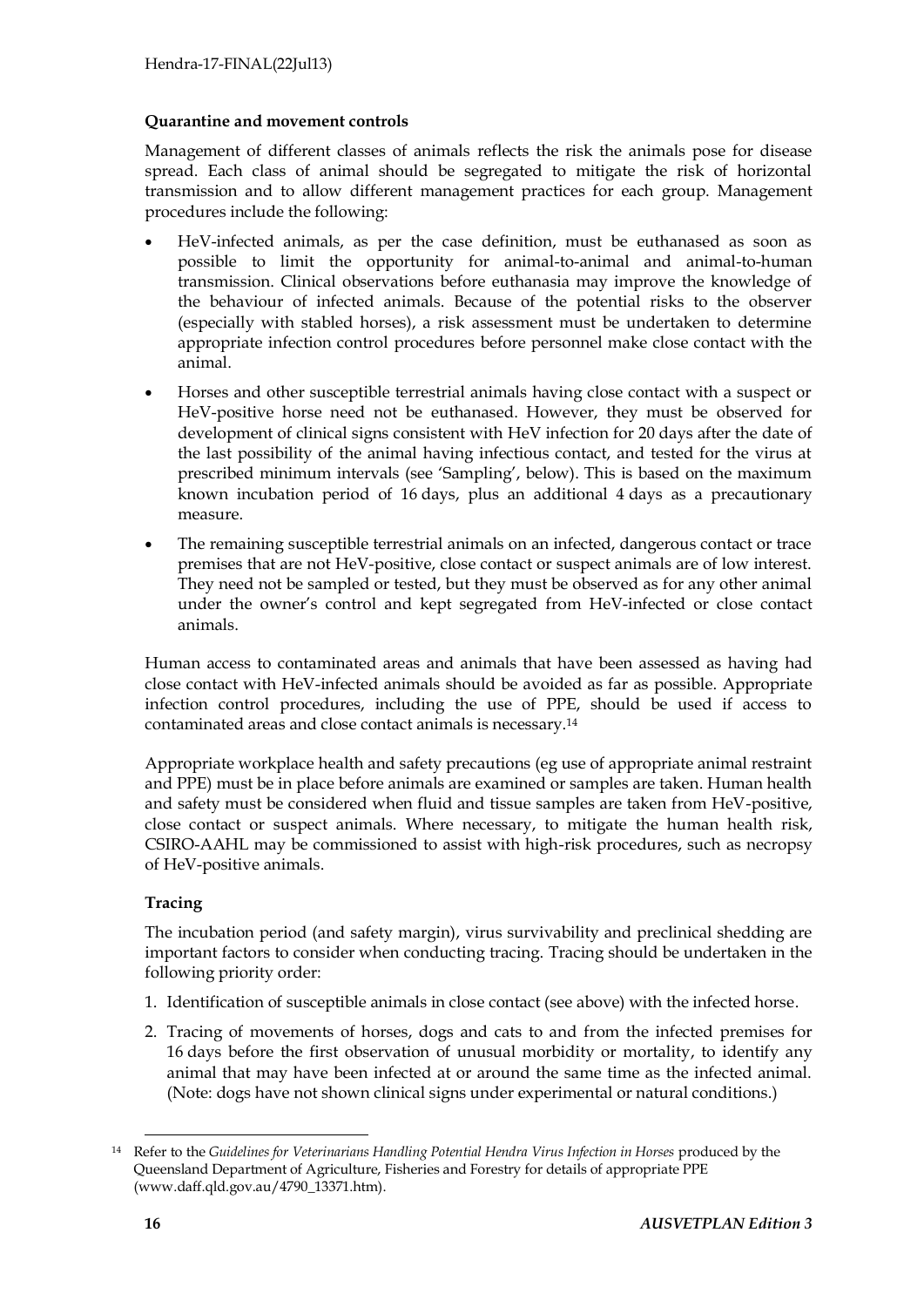- 3. Tracing of movements of close contact fomites (see above). Tracing for the 10 days before unusual morbidity or mortality was observed on the infected premises will primarily relate to items contaminated by moderately invasive procedures involving the nasopharyngeal area of horses (eg stomach tubing, endoscopy or dental work).
- 4. Tracing of movements of people involved with the infected premises (eg veterinarians, farriers, feed delivery drivers, tradespeople, company service personnel) who potentially had contact with oronasal secretions or blood in the 10 days before the animal showed clinical signs and in the period until the animal died or was euthanased. The national public health response is detailed in the *Hendra Virus: National Guidelines for Public Health Units*. <sup>15</sup> Jurisdictions may also have similar documents. 16

#### **Sampling**

Susceptible animals that have had close contact with a known infected animal are sampled three times, specifically:

- as soon as possible after contact, to establish a baseline and identify other animals that may have been infected at the same time as the index case
- 12 days from the date of the last possibility of the animal having infectious contact (eg with a clinical case or potentially infectious fluids), based on the premise that 80% of known infected horses have demonstrated positive PCR results at this time; given the small sample size of naturally infected dogs and cats, the same time frame may be applied to these species
- 20 days from the date of the last possibility of the animal having infectious contact, to identify any remaining susceptible animals that may have been infected by HeVpositive animal(s).

Samples required are listed above (under 'Diagnostic criteria').

#### **Release from quarantine and movement controls**

Release from quarantine and movement controls can occur:

- 10 days after the last potential contamination of the premises by fluids or wastes from an infected animal, where no infected, suspect or close contact animals remain on the premises (based on maximum virus survival time in the environment), or
- after negative test results are obtained 20 days from the date of confirmation of disease in a single animal case or from the date of last infectious contact in a multi-animal case, and the disease control authority managing the incident considers that any residual risk of HeV on the premises can be appropriately managed through biosecurity controls.

#### **Destruction**

The national policy for dealing with terrestrial animals<sup>17</sup> that are confirmed infected is humane destruction. 'Confirmed infected' means that the animal meets the case definition. Recovered seropositive horses may pose an infection risk to humans and other animals, since it is unclear whether horses that have recovered from HeV infection remain infectious or are capable of permanently clearing the virus. Scientific studies are in progress to help clarify this issue. Evidence of relapsing encephalitis has been observed with both HeV and Nipah virus infection in humans.

<sup>-</sup><sup>15</sup> [www.health.gov.au/internet/main/publishing.nsf/Content/cdnasongs.htm](http://www.health.gov.au/internet/main/publishing.nsf/Content/cdnasongs.htm)

<sup>16</sup> For example, [www.health.qld.gov.au/cdcg/index/hendra.asp](http://www.health.qld.gov.au/cdcg/index/hendra.asp)

<sup>17</sup> Terrestrial animals (does not include bats) known to be susceptible to infection with HeV under experimental or natural conditions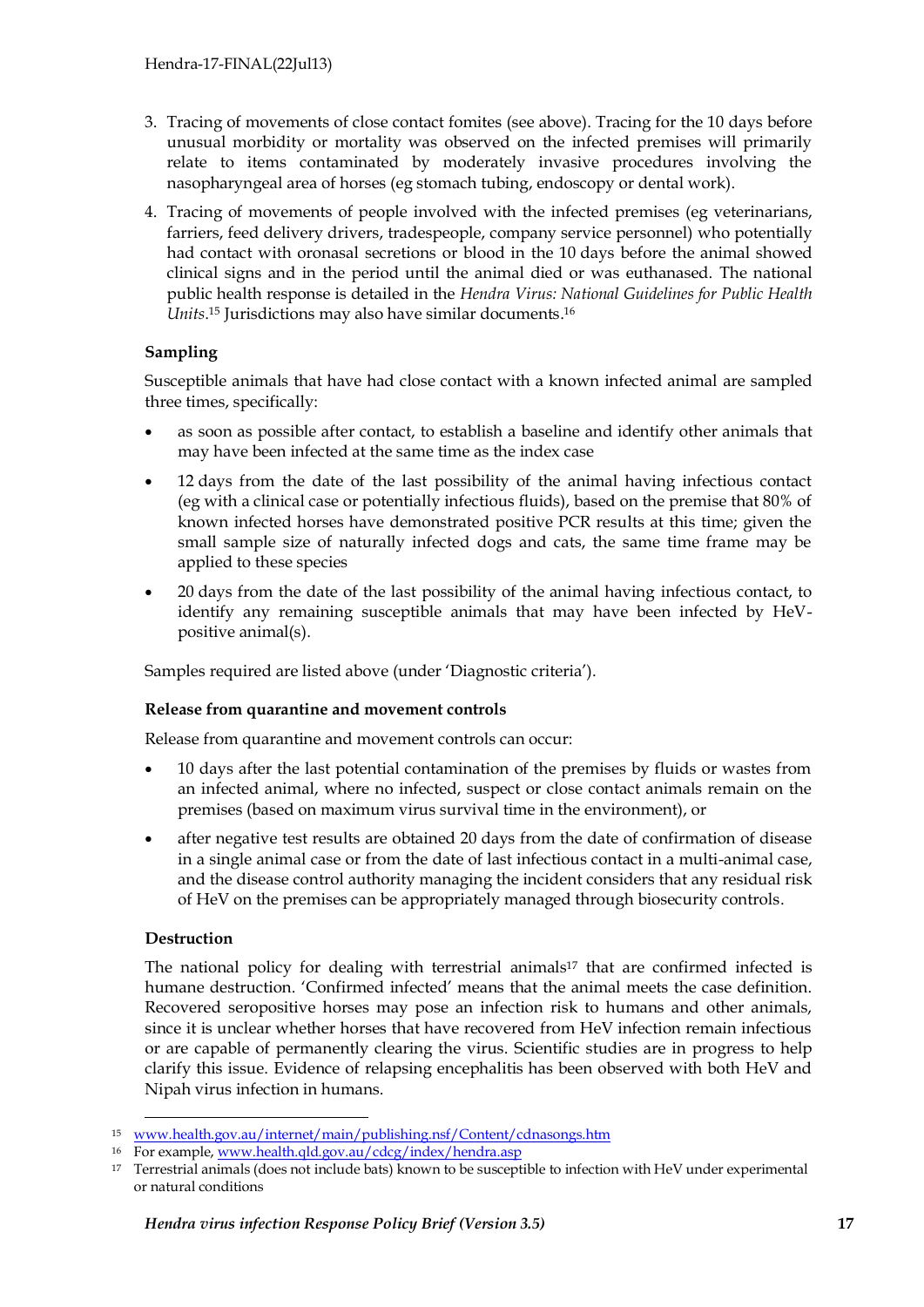Given the limited knowledge about HeV infection in dogs, the risk that seropositive dogs pose to humans and other susceptible animals is unclear.

The national policy on destruction should be reviewed if credible scientific evidence becomes available.

Collection of tissues (by people such as CSIRO-AAHL pathologists with appropriate technical expertise and the use of PPE) from recovered seropositive but PCR-negative animals may significantly increase current scientific understanding. Euthanasia of these animals may be delayed, following a risk assessment, to facilitate this sampling. However, such a delay should not be at the expense of animal welfare.

#### **Disposal**

Animals should be disposed of by an appropriate means, as described in the AUSVETPLAN **Disposal Manual**. Consideration must be given to on-site or off-site disposal and the advantages and disadvantages associated with each. In most circumstances, disposal on-site by deep burial or composting is the preferred option. Disposal must be in accordance with jurisdictional, local government and environmental protection legislation and guidelines.

#### **Decontamination**

Wherever possible, it is preferable that environmental decontamination be allowed to occur naturally through time and environmental processes. Under natural conditions and after application of a conservative precautionary approach, a contaminated area(s) and fomites will be considered decontaminated 10 days after the last known exposure to HeV (based on a doubling of the maximum survival time of 5 days).

If an area, such as a laboratory postmortem room, or object requires decontamination, the AUSVETPLAN **Decontamination Manual** should be consulted; decontaminants that are active against Category A viruses are appropriate for HeV.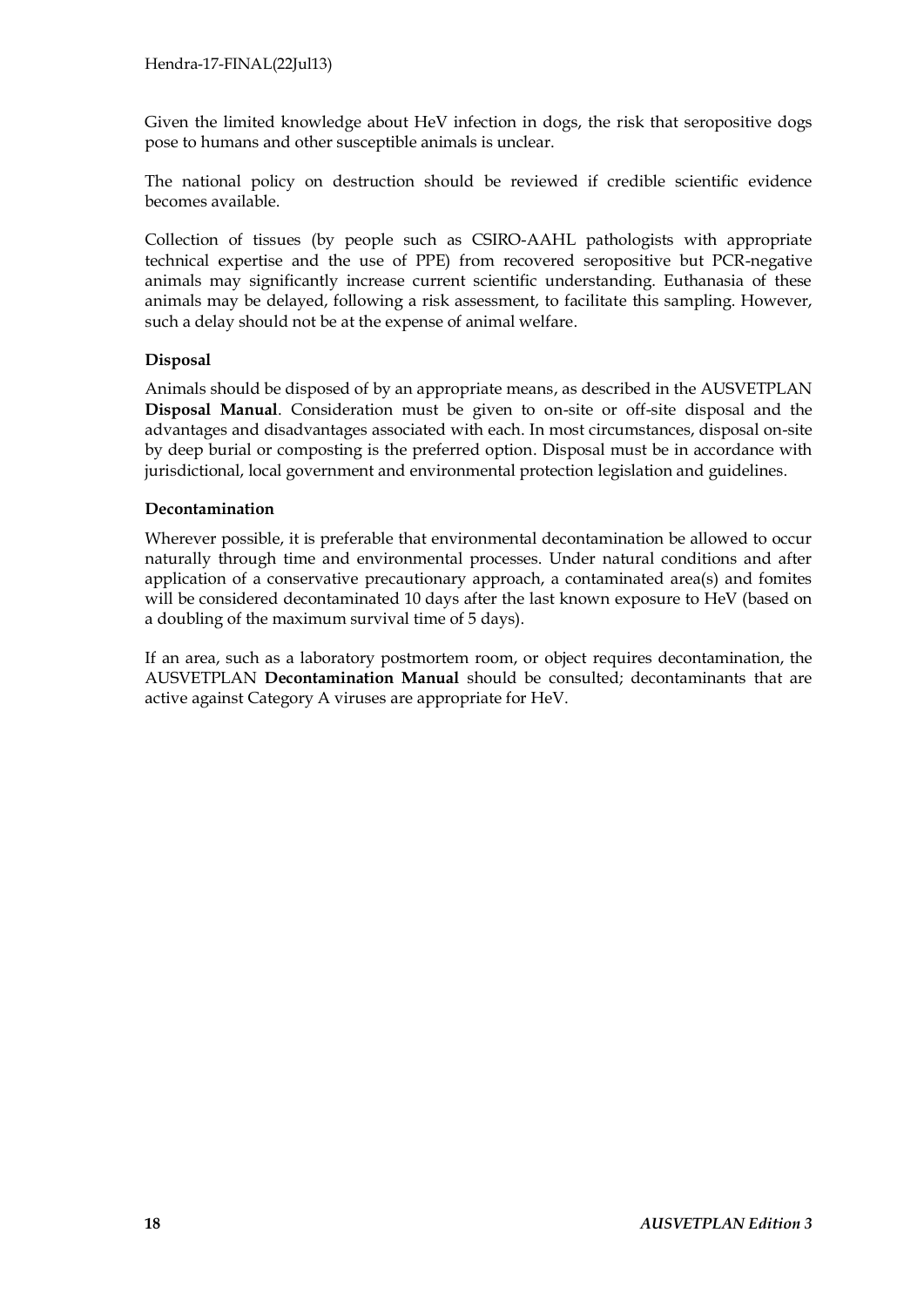#### **Australia's policy for Hendra virus infection**

**Hendra virus (HeV) infection is a notifiable terrestrial animal disease in all states and territories of Australia. The detection of HeV infection in animals in Australia results in minor animal and public health impacts, and moderate adverse social effects.**

**HeV infection is not an OIE-listed disease.** 

**The exact route of transmission of HeV is not known; however, it is known that close contact with flying fox fluids, or infected horses and/or their fluids is required for transmission.**

**Current scientific information is insufficient to determine whether recrudescence occurs in animals. However, relapsing encephalitis has been observed in both HeV and Nipah virus infection in humans. It is unknown whether recovered animals pose a risk of further HeV transmission to other susceptible animals, including humans.**

**HeV is currently included as a Category 2 disease in the** *Government and Livestock Industry Cost Sharing Deed in Respect of Emergency Animal Disease Responses***. The costs of disease control can be shared 80% by governments and 20% by the relevant industries.**

**The policy is to eradicate HeV infection in terrestrial animals using:**

- *humane destruction* **and** *sanitary disposal* **of all terrestrial animals that are confirmed infected through laboratory testing and positive findings of HeV antigen, genetic material or an antibody profile specific to infection consistent with the case definition, or compelling epidemiological evidence**
- *decontamination* **of the contaminated environment by natural means (preferred) or application of decontaminants; disposal or decontamination of contaminated fomites**
- *quarantine, monitoring* **and testing of close contact susceptible animals until the risk of HeV spread from the infected animal(s) has been eliminated.**

**These strategies will be supported by:**

- **stringent** *biosecurity* **and** *workplace health and safety* **measures to prevent humans and other susceptible animals from becoming infected**
- *an epidemiological assessment***, including a risk assessment of susceptible animals and premises, to provide information for management of the situation**
- *tracing* **and** *surveillance* **to determine the source and extent of infection**
- **communications and a** *community engagement campaign* **to inform, and address the concerns and needs of, industries and the community.**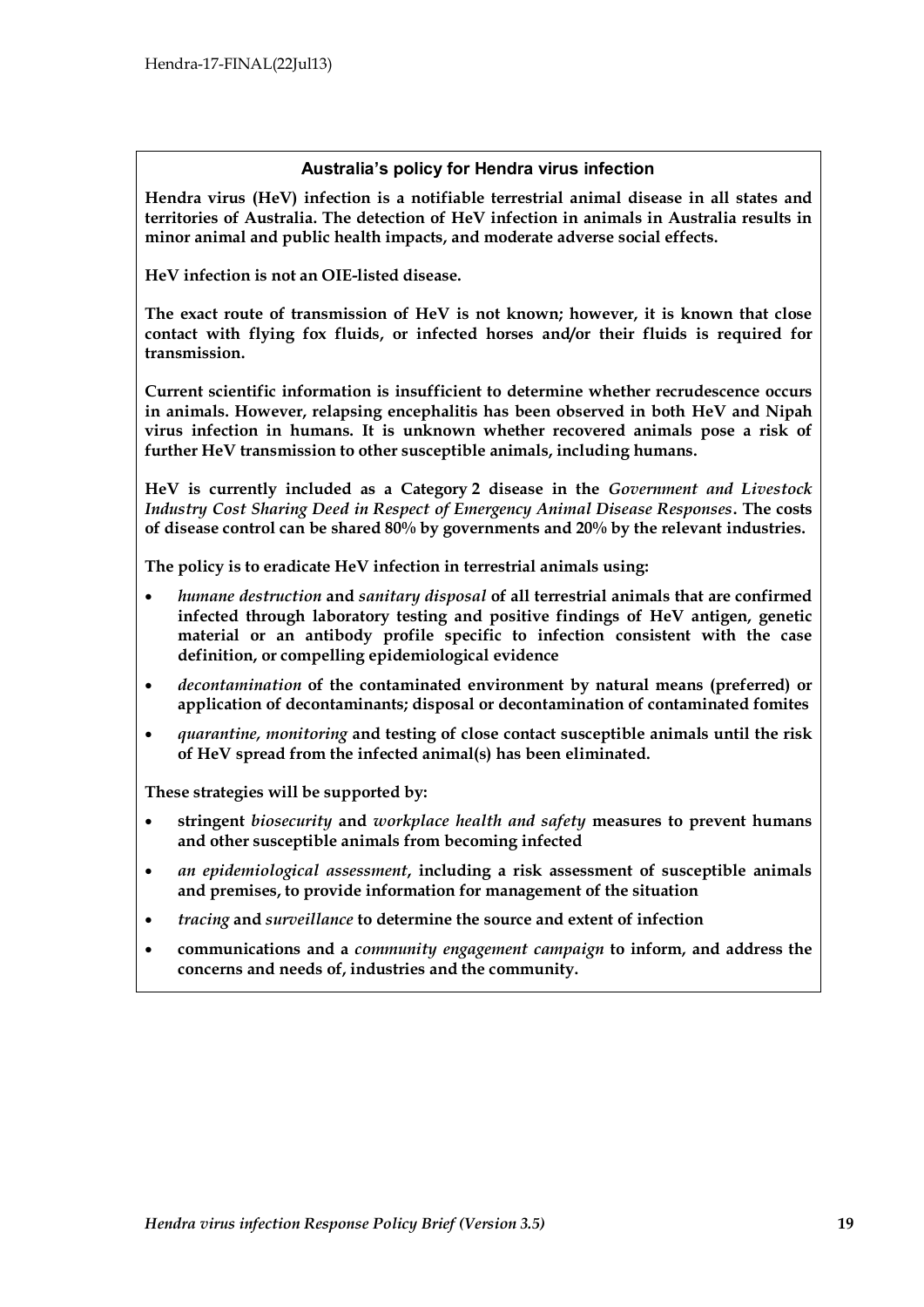#### **References**

- Abdullah S, Chang L-Y, Rahmat K, Goh KJ and Chong T (2012). Late-onset Nipah virus encephalitis 11 years after the initial outbreak: a case report. *Neurology Asia* 17(1):71–74.
- Baldock FC, Pearse BHG, Roberts J, Black P, Pitt D and Auer D (1995). Acute equine respiratory syndrome (AERS): the role of epidemiologists in the 1994 Brisbane outbreak. In: *Epidemiology Chapter Proceedings, Australian Veterinary Association Annual Conference*, Brisbane, Morton J (ed), Australian College of Veterinary Scientists, 174–177.
- Baldock FC, Douglas IC, Halpin K, Field H, Young PL and Black PF (1996). Epidemiological investigations into the 1994 equine morbillivirus outbreaks in Queensland, Australia. *Singapore Veterinary Journal* 20:57–61.
- [Bossart KN,](http://www.ncbi.nlm.nih.gov/pubmed?term=Bossart%20KN%5BAuthor%5D&cauthor=true&cauthor_uid=22013123) [Geisbert TW,](http://www.ncbi.nlm.nih.gov/pubmed?term=Geisbert%20TW%5BAuthor%5D&cauthor=true&cauthor_uid=22013123) [Feldmann H,](http://www.ncbi.nlm.nih.gov/pubmed?term=Feldmann%20H%5BAuthor%5D&cauthor=true&cauthor_uid=22013123) [Zhu Z,](http://www.ncbi.nlm.nih.gov/pubmed?term=Zhu%20Z%5BAuthor%5D&cauthor=true&cauthor_uid=22013123) [Feldmann F,](http://www.ncbi.nlm.nih.gov/pubmed?term=Feldmann%20F%5BAuthor%5D&cauthor=true&cauthor_uid=22013123) [Geisbert JB,](http://www.ncbi.nlm.nih.gov/pubmed?term=Geisbert%20JB%5BAuthor%5D&cauthor=true&cauthor_uid=22013123) [Yan L,](http://www.ncbi.nlm.nih.gov/pubmed?term=Yan%20L%5BAuthor%5D&cauthor=true&cauthor_uid=22013123) [Feng YR,](http://www.ncbi.nlm.nih.gov/pubmed?term=Feng%20YR%5BAuthor%5D&cauthor=true&cauthor_uid=22013123) [Brining D,](http://www.ncbi.nlm.nih.gov/pubmed?term=Brining%20D%5BAuthor%5D&cauthor=true&cauthor_uid=22013123) [Scott D,](http://www.ncbi.nlm.nih.gov/pubmed?term=Scott%20D%5BAuthor%5D&cauthor=true&cauthor_uid=22013123) [Wang Y,](http://www.ncbi.nlm.nih.gov/pubmed?term=Wang%20Y%5BAuthor%5D&cauthor=true&cauthor_uid=22013123) [Dimitrov AS,](http://www.ncbi.nlm.nih.gov/pubmed?term=Dimitrov%20AS%5BAuthor%5D&cauthor=true&cauthor_uid=22013123) [Callison J,](http://www.ncbi.nlm.nih.gov/pubmed?term=Callison%20J%5BAuthor%5D&cauthor=true&cauthor_uid=22013123) [Chan YP,](http://www.ncbi.nlm.nih.gov/pubmed?term=Chan%20YP%5BAuthor%5D&cauthor=true&cauthor_uid=22013123) [Hickey AC,](http://www.ncbi.nlm.nih.gov/pubmed?term=Hickey%20AC%5BAuthor%5D&cauthor=true&cauthor_uid=22013123) [Dimitrov](http://www.ncbi.nlm.nih.gov/pubmed?term=Dimitrov%20DS%5BAuthor%5D&cauthor=true&cauthor_uid=22013123) DS, [Broder CC](http://www.ncbi.nlm.nih.gov/pubmed?term=Broder%20CC%5BAuthor%5D&cauthor=true&cauthor_uid=22013123) and [Rockx B](http://www.ncbi.nlm.nih.gov/pubmed?term=Rockx%20B%5BAuthor%5D&cauthor=true&cauthor_uid=22013123) (2011). A neutralizing human monoclonal antibody protects African green monkeys from Hendra virus challenge. *[Science](http://www.ncbi.nlm.nih.gov/pubmed/22013123##)  [Translational Medicine](http://www.ncbi.nlm.nih.gov/pubmed/22013123##)* 3(105):105ra103, doi: 10.1126/scitranslmed.3002901.
- Broder CC (2012). Henipavirus outbreaks to antivirals: the current status of potential therapeutics. *Current Opinion in Virology* 2:176–187.
- Dups J, Middleton D, Yamada M, Monaghan P, Long F, Robinson R, Marsh GA and Wang L-F (2012). A new model for Hendra virus encephalitis in the mouse. *PLoS ONE* 7(7):e40308, doi: 10.1371/journal.pone.0040308.
- El Saadi D, Field H, Thompson F, Reid P, Wilson J, Coward P, Donohue S, Allworth A, Appuhamy R and Nelson K (2011). *Hendra Virus Infection Prevention Advice*, March 2011, Biosecurity Queensland, Australian Veterinary Association, Queensland Health and Workplace Health & Safety Queensland.
- Field H, Schaaf K, Kung N, Simon C, Waltisbuhl D, Hobert H, Moore F, Middleton D, Crook A, Smith G, Daniels P, Glanville R and Lovell D (2010). Hendra virus outbreak with novel clinical features, Australia. *Emerging Infectious Diseases* 16:338–340.
- Fogarty R, Halpin K, Hyatt AD, Daszak P and Mungall BA (2008). Henipavirus susceptibility to environmental variables. *Virus Research* 132:140–144.
- Goh KJ, Tan CT, Chew NK, Tan PS, Kamarulzaman A, Sarji SA, Wong KT, Abdullah BJ, Chua KB and Lam SK (2000). Clinical features of Nipah virus encephalitis among pig farmers in Malaysia. *New England Journal of Medicine* 342:1229–1235. <http://dx.doi.org/10.1056/NEJM200004273421701>
- Li M, Embury-Hyatt C and Weingartl HM (2010). Experimental inoculation study indicates swine as a potential host for Hendra virus. *Veterinary Research* 41:33.
- Marsh GA, Haining J, Hancock TJ, Robinson R, Foord A, Barr JA, Riddell S, Heine HG, White JR, Crameri G, Field HE, Wang L-F and Middleton D (2011). Experimental infection of horses with Hendra virus/Australia/Horse/2008/Redlands. *Emerging Infectious Diseases* 17(12):2232–2238.
- Marsh GA, de Jong C, Barr JA, Tachedjian M, Smith C, Middleton D, Yu M, Todd S, Foord AJ, Haring V, Payne J, Robinson R, Broz I, Crameri G, Field HE and Wang L-F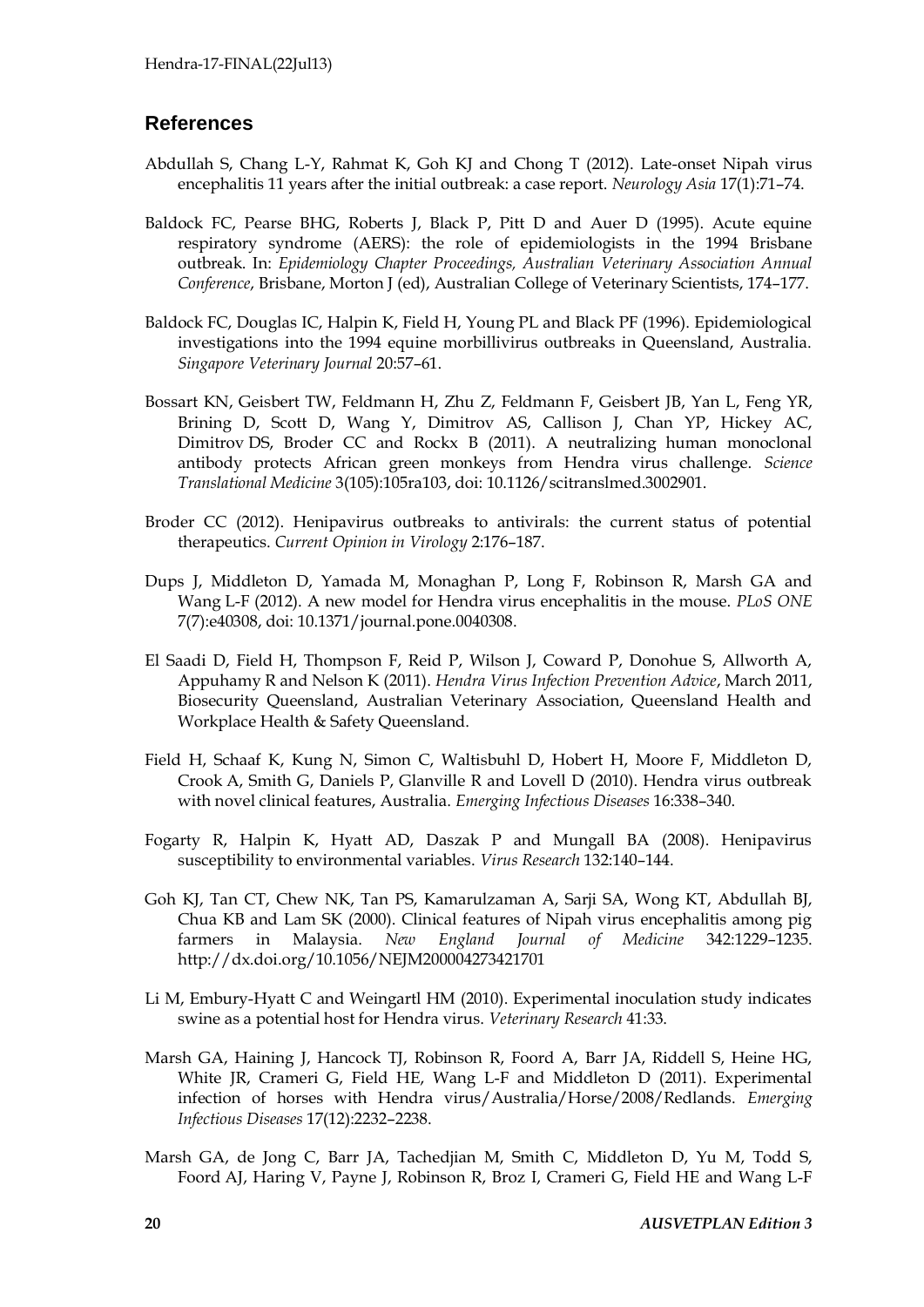(2012). Cedar virus: a novel henipavirus isolated from Australian bats. *PLoS Pathogens* 8(8):e1002836, doi:10.1371/journal.ppat.1002836.

- McEachern JA, Bingham J, Crameri G, Green DG, Hancock TJ, Middleton D, Feng YR, Broder CC, Wang LF and Bossart KN (2008). A recombinant subunit vaccine formulation protects lethal Nipah virus challenge in cats. *Vaccine* 26:3842–3852.
- Mori I, Komatsu T, Takeuchi K, Nakakuki K, Sudo M and Kimura Y (1995). Parainfluenza virus type 1 infects olfactory neurons and establishes long-term persistence in the nerve tissue. *Journal of General Virology* 76(5):1251–1254.
- Mungall BA, Middleton D, Crameri G, Bingham J, Halpin K, Russell G, Green D, McEachern J, Pritchard LI, Eaton BT, Wang LF, Bossart KN and Broder CC (2006). Feline model of acute Nipah virus infection and prevention with a soluble glycoproteinbased subunit vaccine. *Journal of Virology* 80:12293–12302.
- [Munster](http://www.ncbi.nlm.nih.gov/pubmed/?term=Munster%20VJ%5Bauth%5D) VJ, [Prescott](http://www.ncbi.nlm.nih.gov/pubmed/?term=Prescott%20JB%5Bauth%5D) JB, [Bushmaker](http://www.ncbi.nlm.nih.gov/pubmed/?term=Bushmaker%20T%5Bauth%5D) T, [Long](http://www.ncbi.nlm.nih.gov/pubmed/?term=Long%20D%5Bauth%5D) D, [Rosenke](http://www.ncbi.nlm.nih.gov/pubmed/?term=Rosenke%20R%5Bauth%5D) R, [Thomas](http://www.ncbi.nlm.nih.gov/pubmed/?term=Thomas%20T%5Bauth%5D) T, [Scott](http://www.ncbi.nlm.nih.gov/pubmed/?term=Scott%20D%5Bauth%5D) D, [Fischer](http://www.ncbi.nlm.nih.gov/pubmed/?term=Fischer%20ER%5Bauth%5D) ER, [Feldmann](http://www.ncbi.nlm.nih.gov/pubmed/?term=Feldmann%20H%5Bauth%5D) H and [de Wit](http://www.ncbi.nlm.nih.gov/pubmed/?term=de%20Wit%20E%5Bauth%5D) E (2012). Rapid Nipah virus entry into the central nervous system of hamsters via the olfactory route. *Scientific Reports* 2:736.
- Murray K, Selleck P, Hooper P, Hyatt A, Gould A, Gleeson L, Westbury H, Hiley L, Selvey L, Rodwell B and Ketterer P (1995). A morbillivirus that caused fatal disease in horses and humans. *Science* 268:94–97, doi: 10.1126/science.7701348.
- O'Sullivan JD, Allworth AM, Paterson DL, Snow TM, Boots R, Gleeson LJ, Gould AR, Hyatt AD and Bradfield J (1997). Fatal encephalitis due to novel paramyxovirus transmitted from horses. *Lancet* 349:93–95.
- Pallister J, Middleton DJ, Wang L-F, Klein R, Haining J, Robinson R, Yamada M, White J, Payne J, Feng YR, Chan YP and Broder CC (2011). A recombinant Hendra virus G glycoprotein-based subunit vaccine protects ferrets from lethal Hendra virus challenge. *Vaccine* 29(34):5623–5630.
- Richards G and Hall L (2012). *A Natural History of Australian Bats: Working the Night Shift*, CSIRO Publishing, Collingwood.
- Roberts BJ, Catterall CP, Eby P and Kanowski J (2012). Long-distance and frequent movements of the flying-fox *Pteropus poliocephalus*: implications for management. *PLoS ONE* 7(8):e42532, doi:10.1371/journal.pone.0042532.
- Rudd PA, Cattaneo R and von Messling V (2006). Canine distemper virus uses both the anterograde and the hematogenous pathway for neuroinvasion. *Journal of Virology* 80:9361–9370.
- Tan CT, Goh KJ, Wong KT, Sarji SA, Chua KB, Chew NK, Murugasu P, Loh YL, Chong HT, Tan KS, Thayaparan T, Kumar S and Jusoh MR (2002). Relapsed and late-onset Nipah encephalitis. *Annals of Neurology* 51:703–708.
- Taylor C, Playford EG, McBride WJH, McMahon J and Warrilow D (2012). No evidence of prolonged Hendra virus shedding by 2 patients, Australia. *Emerging Infectious Diseases* 18(12):2025–2027.